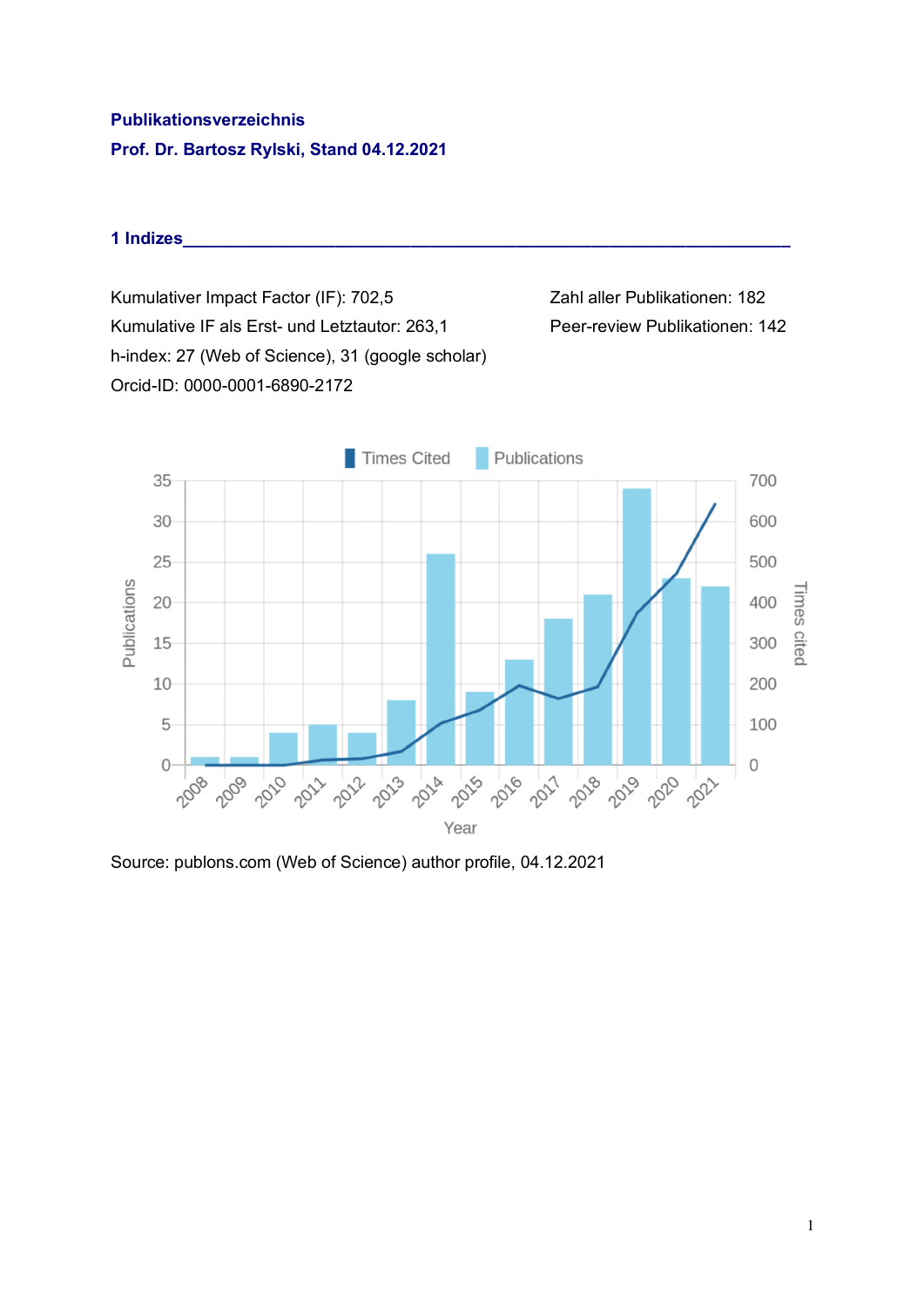# **2 Originalarbeiten – Erst- und Senior-Autorschaften\_\_\_\_\_\_\_\_\_\_\_\_\_\_\_\_\_\_\_\_\_\_\_\_\_\_\_\_\_\_**

## **Kumulativer Impact Factor: 263.091**

- 1. Schibilsky D, Kondov S, Gottardi R, Kreibich M, Lehane C, Berger T, Beyersdorf F, Siepe M, Cherny M, **Rylski B**. Endovascular treatment of traumatic aortic rupture using iliac extension stent-grafts in patients with small aortic diameters. *Interact Cardiovasc Thorac Surg*. 2021. In press. IF: 1.905
- 2. Juraszek A, Czerny M, **Rylski B**. Update in aortic dissection. *Trends Cardiovasc Med*. 2021. doi: 10.1016/j.tcm.2021.08.008. IF: 6.677
- 3. Kreibich M, Siepe M, Berger T, Beyersdorf F, Soschynski M, Schlett CL, Czerny M, **Rylski B**. Intervention rates and outcomes in medically managed uncomplicated descending thoracic aortic dissections. *J Thorac Cardiovasc Surg*. 2021. doi: 10.1016/j.jtcvs.2021.03.126. IF: 5.209
- 4. Czerny M, Berger T, Kondov S, Siepe M, Saint Lebes B, Mokrane F, Rousseau H, Lescan M, Schlensak C, Andic M, Hazenberg C, Bloemert-Tuin T, Braithwaite S, van Herwaarden J, Hyhlik-Dürr A, Gosslau Y, Pedro LM, Amorim P, Kuratani T, Cheng S, Heijmen R, van der Weijde E, Pleban E, Szopiński P, **Rylski B**. Results of endovascular aortic arch repair using the Relay Branch system. *Eur J Cardiothorac Surg.* 2021;60:662-8. IF: 4.191
- 5. **Rylski B**, Schofer F, Beyersdorf F, Kondov S, Kreibich M, Schlett CL, Czerny M. Aortic Arch Anatomy in Candidates for Aortic Arch Repair. *Semin Thorac Cardiovasc Surg*. 2021. doi: 10.1053/j.semtcvs.2021.03.001. IF: 2.006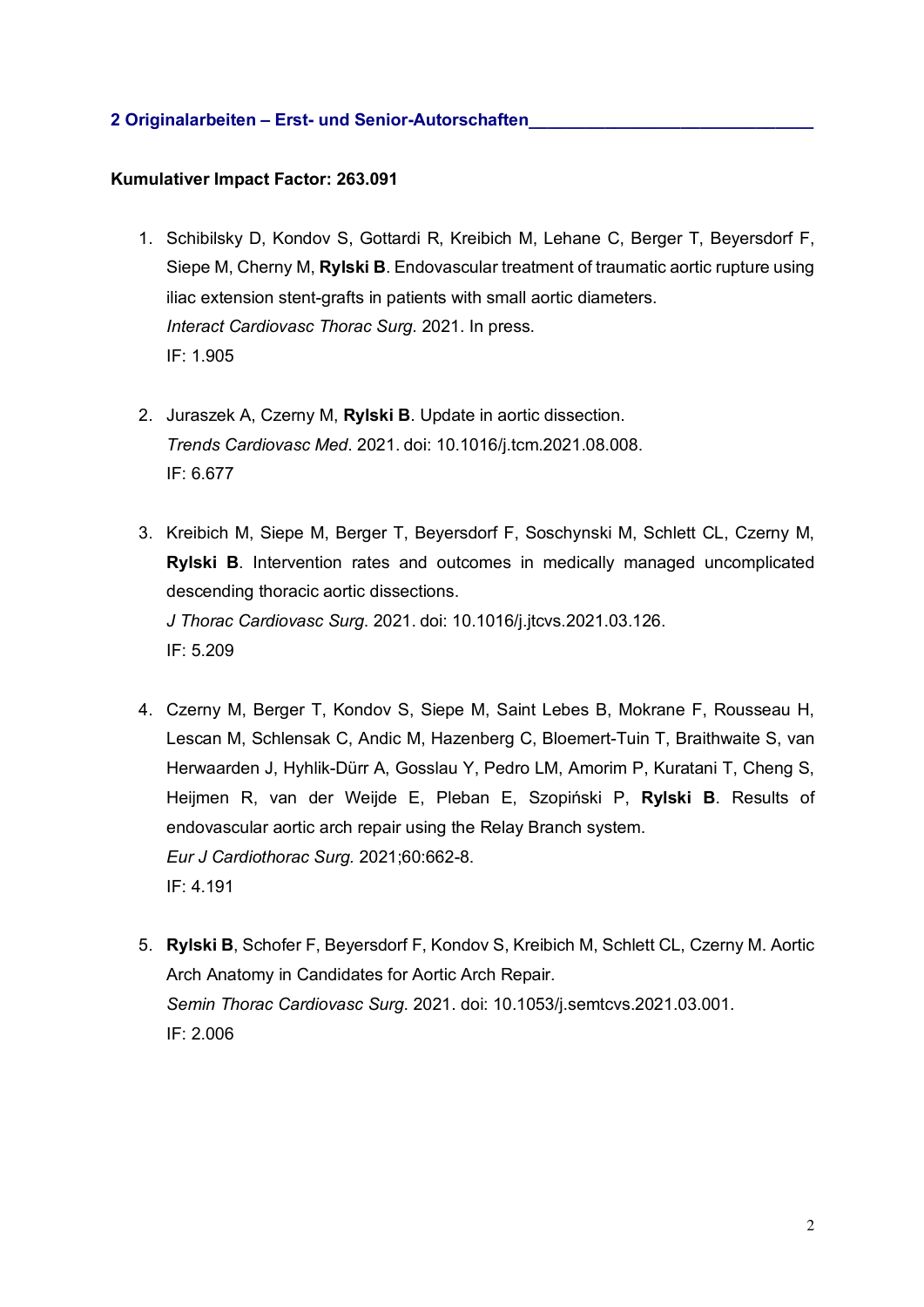- 6. Kosiorowska K, Berezowski M, Beyersdorf F, Jasinski M, Kreibich M, Kondov S, Czerny M, **Rylski B**. Can a trainee perform endovascular aortic repair as effectively and safely as an experienced specialist? *Interact Cardiovasc Thorac Surg*. 2020;31:841-6. IF: 1.905
- 7. Czerny M, Pacini D, Aboyans V, Al-Attar N, Eggebrecht H, Evangelista A, Grabenwöger M, Stabile E, Kolowca M, Lescan M, Micari A, Muneretto C, Nienaber C, de Paulis R, Tsagakis K, **Rylski B**. Clinical cases referring to current options and recommendations for the use of thoracic endovascular aortic repair in acute and chronic thoracic aortic disease: an expert consensus document of the European Society for Cardiology (ESC) Working Group of Cardiovascular Surgery, the ESC Working Group on Aorta and Peripheral Vascular Diseases, the European Association of Percutaneous Cardiovascular Interventions (EAPCI) of the ESC and the European Association for Cardio-Thoracic Surgery (EACTS).

*Eur J Cardiothorac Surg*. 2021;59:74-9. IF: 4.191

- 8. Czerny M, Siepe M, Beyersdorf F, Feisst M, Gabel M, Pilz M, Pöling J, Dohle DS, Sarvanakis K, Luehr M, Hagl C, Rawa A, Schneider W, Detter C, Holubec T, Borger M, Böning A, **Rylski B**. Prediction of mortality rate in acute type A dissection: the German Registry for Acute Type A Aortic Dissection score. *Eur J Cardiothorac Surg*. 2020;58:700-6. IF: 4.191
- 9. Czerny M, Eggebrecht H, Rousseau H, Mouroz PR, Janosi RA, Lescan M, Schlensak C, Böckler D, Ante M, Weijde EV, Heijmen R, Eckstein HH, Reutersberg B, Trimarchi S, Schmidli J, Wyss T, Frey R, Makaloski V, Brunkwall J, Mylonas S, Szeberin Z, Klocker J, Gottardi R, Schusterova I, Morlock J, Berger T, Beyersdorf F, **Rylski B**. Distal stent-graft induced new entry after TEVAR or FET - insights into a new disease from EuREC.

*Ann Thorac Surg.* 2020. doi: 10.1016/j.athoracsur.2020.02.079. IF: 4.33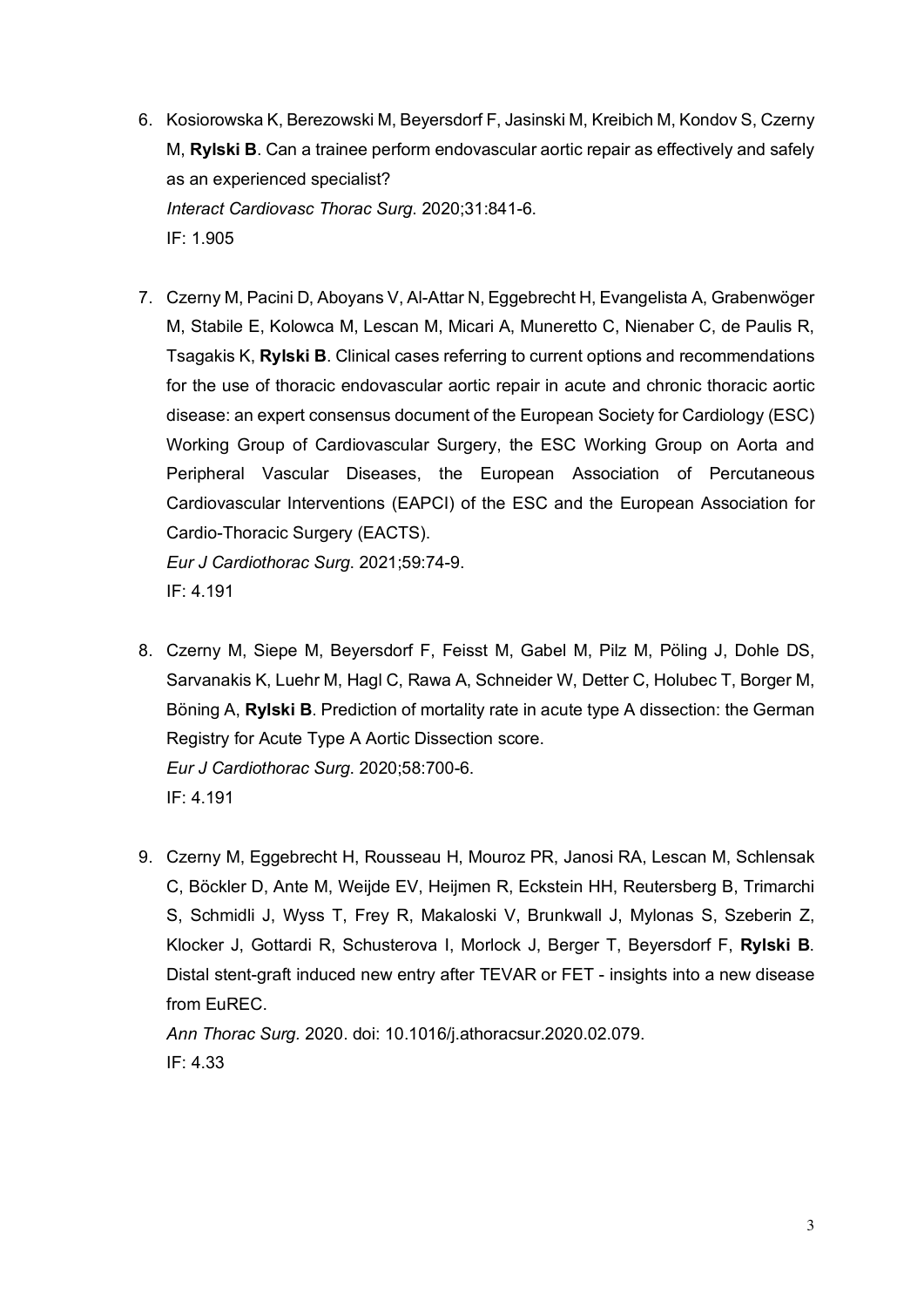- 10. Berkarda Z, Kondov S, Kreibich M, Czerny M, Beyersdorf F, **Rylski B**. Landing Zone Remodelling after Endovascular Repair of Dissected Descending Aorta. *Eur J Vasc Endovasc Surg*. 2020;59:939-45. IF: 7.069
- 11. Kreibich M, Desai ND, Bavaria JE, Szeto WY, Vallabhajosyula P, Itagaki R, Okamura H, Kimura N, Yamaguchi A, Beyersdorf F, Czerny M, **Rylski B**. Preoperative neurological deficit in acute type A aortic dissection. *Interact Cardiovasc Thorac Surg*. 2020;30:613-9. IF: 1.905
- 12. **Rylski B**, Georgieva N, Beyersdorf F, Büsch C, Boening A, Haunschild J, Etz CD, Luehr M, Kallenbach K; German Registry for Acute Aortic Dissection Type A Working Group of the German Society of Thoracic, Cardiac, and Vascular Surgery. Genderrelated differences in patients with acute aortic dissection type A. *J Thorac Cardiovasc Surg*. 2019;162:528-535.e1. IF: 5.209
- 13. Kreibich M, Morlock J, Beyersdorf F, Berger T, Allweier S, Kondov S, Pingpoh C, Czerny M, Siepe M, **Rylski B**. Decreased biventricular function following thoracic endovascular aortic repair. *Interact Cardiovasc Thorac Surg*. 2020;30:600-4. IF: 1.905
- 14. Sievers HH\*, **Rylski B\***, Czerny M, Baier ALM, Kreibich M, Siepe M, Beyersdorf F. Aortic dissection reconsidered: type, entry site, malperfusion classification adding clarity and enabling outcome prediction. *Interact Cardiovasc Thorac Surg*. 2020;30:451-7. IF: 1.905
- 15. **Rylski B**, Mayer F, Beyersdorf F, Kondov S, Kolowca M, Kreibich M, Czerny M. How to minimize air embolisms during thoracic endovascular aortic repair with Relay Pro? *Interact Cardiovasc Thorac Surg*. 2020;30:293-5. IF: 1.905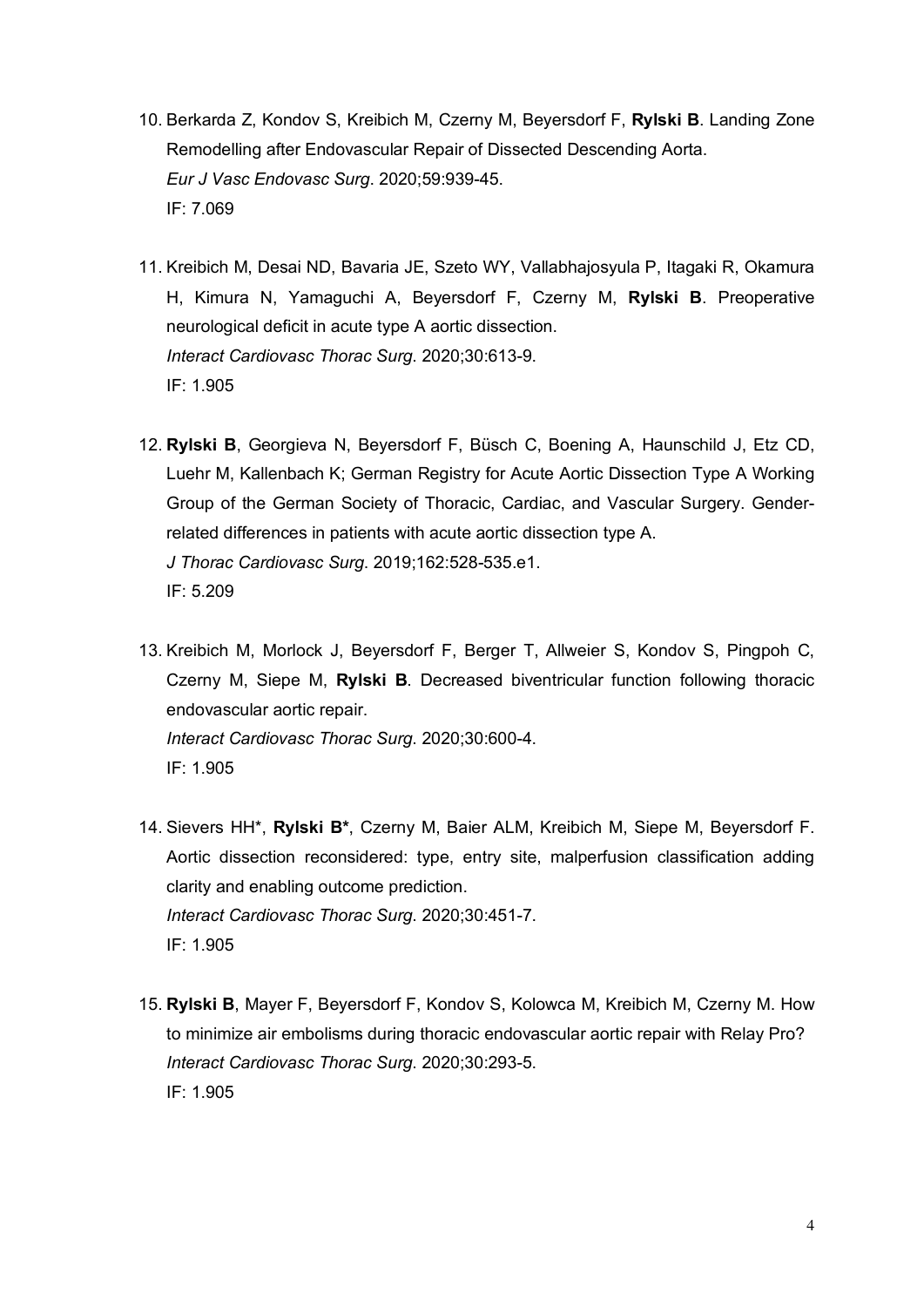16. Lescan M, Czerny M, Berezowski M, Andic M, Bamberg F, Beyersdorf F, Schlensak C, **Rylski B**. Morphologic performance analysis of the Relay nonbare stent graft in dissected thoracic aorta.

*J Vasc Surg*. 2019;70:1390-8.

IF: 4.268

- 17. **Rylski B**, Pacini D, Beyersdorf F, Quintana E, Schachner T, Tsagakis K, Ronchey S, Durko A, De Paulis R, Siepe M, Roselli EE, Carrel T, Czerny M, Schoenhoff FS; EACTS Vascular Domain, EJCTS and ICVTS Editorial Committees. Standards of reporting in open and endovascular aortic surgery (STORAGE guidelines). *Eur J Cardiothorac Surg*. 2019;56:10-20. IF: 4.191
- 18. Maier S, Morlock J, Benk C, Kari FA, Siepe M, Beyersdorf F, Czerny M, **Rylski B**. Impact of Intermittent Functional Internal Iliac Artery Occlusion on Spinal Cord Blood Supply during TEVAR. *Thorac Cardiovasc Surg*. 2019;68:315-21. IF: 1.827
- 19. Berezowski M, Kosiorowska K, Beyersdorf F, Riesterer T, Jasinski M, Plonek T, Siepe M, Czerny M, **Rylski B**. Modelling of predissection aortic size in acute descending aortic dissection. *Interact Cardiovasc Thorac Surg*. 2019;29:124-9.

IF: 1.905

20. Riesterer T, Beyersdorf F, Scheumann J, Berezowski M, Schröfel H, Kondov S, Czerny M, **Rylski B**. Accuracy of deployment of the Relay non-bare stent graft in the aortic arch.

*Interact Cardiovasc Thorac Surg.* 2019;28:797-802. IF: 1.905

21. Kimura N, Aizawa K, Kawahito K, Itagaki R, Yamaguchi A, Misawa Y, Siepe M, Czerny M, Beyersdorf F, Kari FA, **Rylski B**. Outcomes of Early-Onset Acute Type A Aortic Dissection - Influence of Etiologic Factors. *Circ J.* 2019;83:285-94 IF: 2.993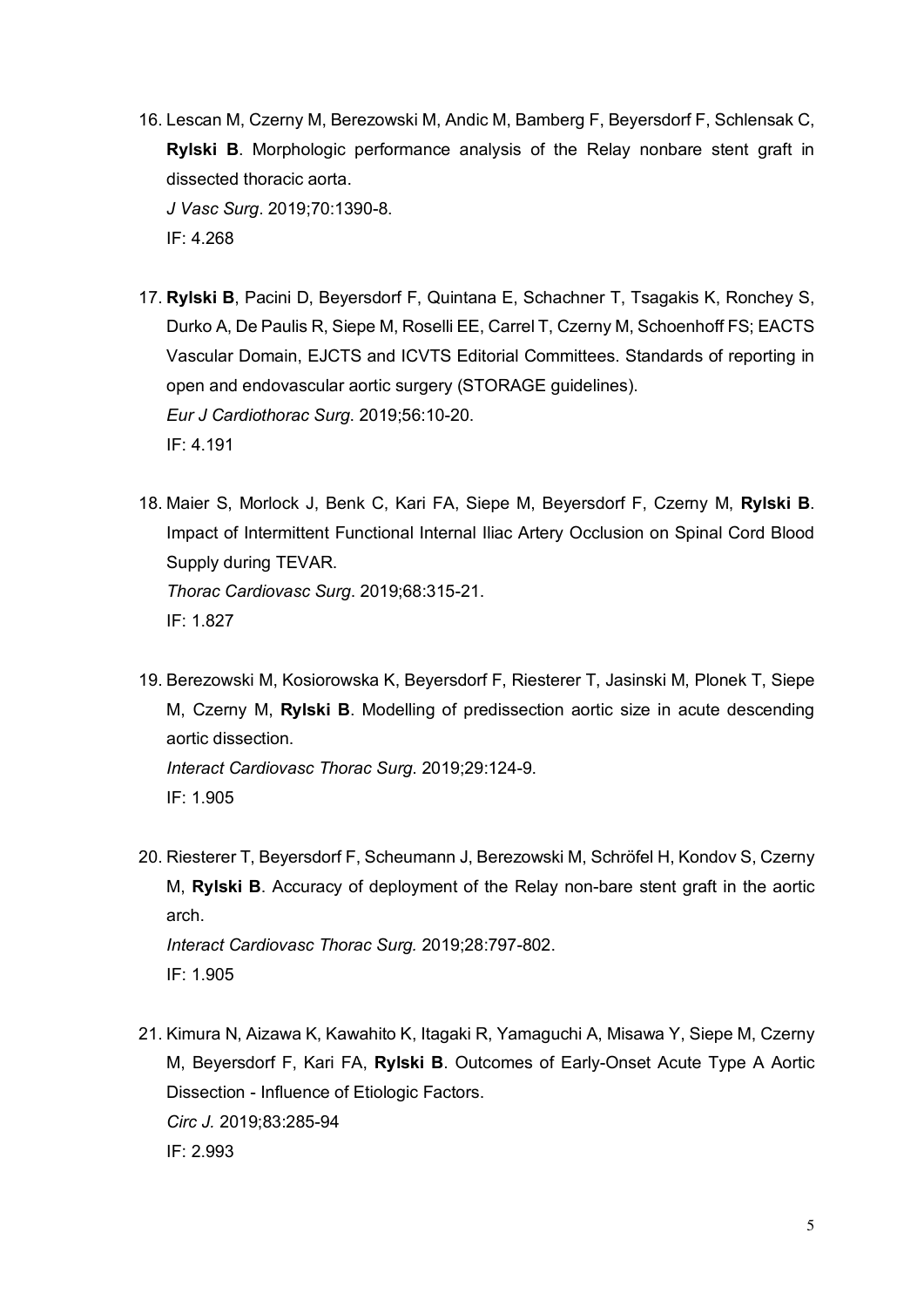22. Luehr M, Etz CD, Berezowski M, Nozdrzykowski M, Jerkku T, Peterss S, Borger MA, Czerny M, Banafsche R, Pichlmaier MA, Beyersdorf F, Hagl C, Schmidt A, **Rylski B**. Outcomes after thoracic endovascular aortic repair with overstenting of the left subclavian artery.

*Ann Thorac Surg*. 2019;107:1372-9 IF: 4.33

23. Berezowski M, Kondov S, Beyersdorf F, Jasinski M, Plonek T, Siepe M, Czerny M, **Rylski B**. In Vitro Evaluation of Aortic Stent Graft Deployment Accuracy in the Distal Landing Zone.

*Eur J Vasc Endovasc Surg*. 2018;56:808-6. IF: 7.069

24. Kreibich M, Soekeland T, Beyersdorf F, Bavaria JE, Schröfel H, Czerny M, **Rylski B**. Anatomic feasibility of an endovascular valve-carrying conduit for the treatment of type A aortic dissection. *J Thorac Cardiovasc Surg*. 2019;157:26-34.e1.

IF: 5.209

25. Vukovic E, Czerny M, Beyersdorf F, Wolkewitz M, Berezowski M, Siepe M, Blanke P, **Rylski B**. Abdominal aortic aneurysm neck remodeling after Anaconda stent graft implantation.

*J Vasc Surg*. 2018;68:1354-9 IF: 4.268

26. Maier S, Shcherbakova M, Beyersdorf F, Benk C, Kari FA, Siepe M, Czerny M, **Rylski B.** Benefits and risks of prophylactic cerebro-spinal fluid catheter and evoked potential monitoring in symptomatic spinal cord ischemia low-risk thoracic endovascular aortic repair.

*Thorac Cardiov Surg* 2018. doi: 10.1055/s-0038-1642611 IF: 1.827

27. Vukovic E, Czerny M, Beyersdorf F, Wolkewitz M, Berezowski M, Siepe M, Blanke P, **Rylski B.** Abdominal Aortic Aneurysm Neck Remodelling After Anaconda Stent Graft Implant.

*J Vasc Surg* 2018;68:1354-9.e2

IF: 4.268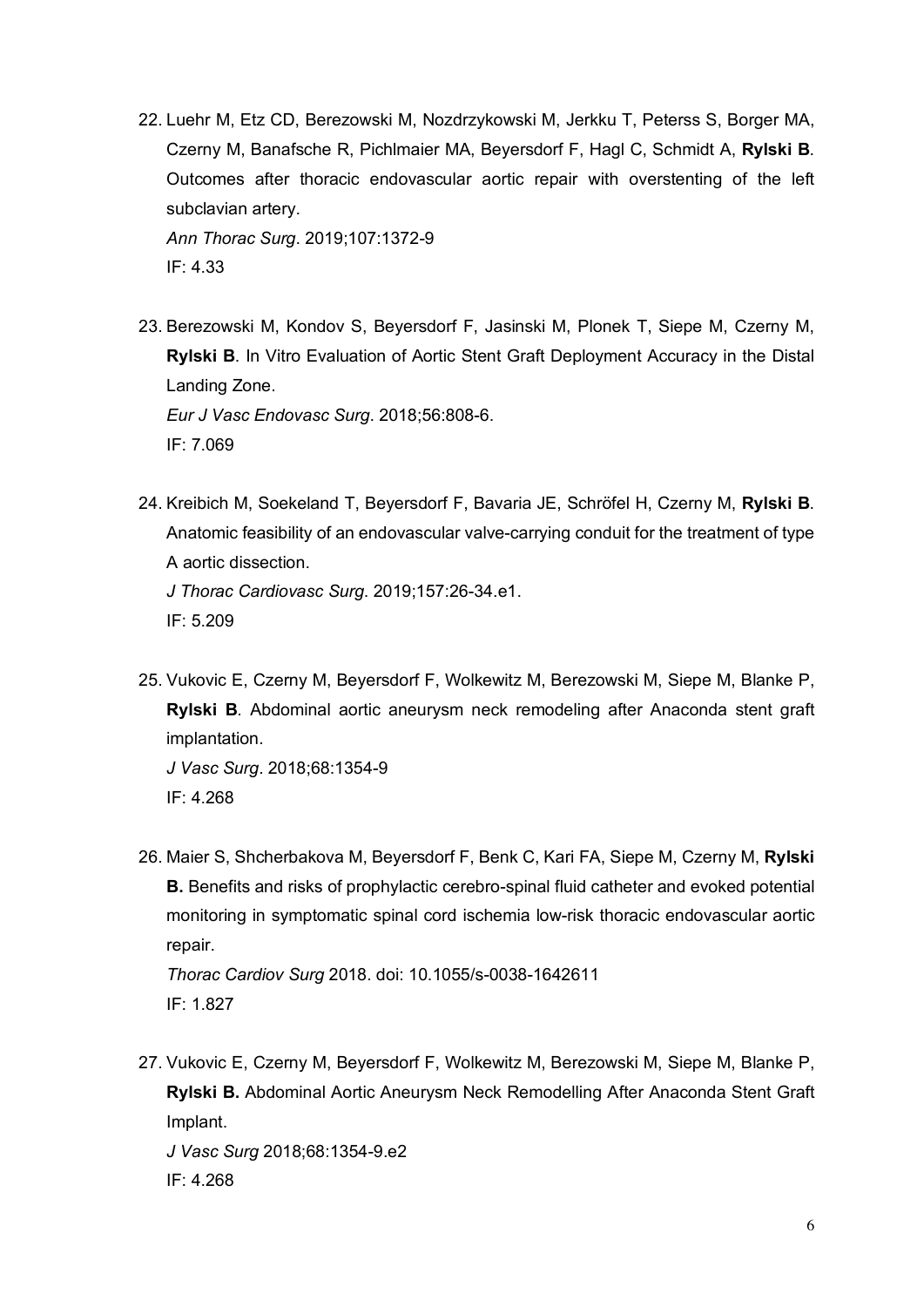- 28. Berezowski M, Morlock J, Beyersdorf F, Jasinski M, Plonek T, Siepe M, Czerny M, **Rylski B**. Inaccurate aortic stent graft deployment in the distal landing zone: incidence, reasons and consequences. *Eur J Cardiothorac Surg*. 2018;53:1158-64 IF: 4.191
- 29. **Rylski B,** Muñoz C, Beyersdorf F, Siepe M, Reser D, Carrel T, Schoenhoff F, Schlensak C, Lescan M, Eckstein H-H, Reutersberg B, Erbel R, Janosi RA, Czerny M. How Does Descending Aorta Geometry Change When It Dissects? *Eur J Cardiothorac Surg.* 2018;53:815-21 IF: 4.191
- 30. **Rylski B,** Pérez M, Beyersdorf F, Reser D, Kari FA, Siepe M, Czerny M. Acute Non-A Non-B Aortic Dissection: Incidence, Treatment and Outcome. *Eur J Cardiothorac Surg.* 2017;52:1111-7. IF: 4.191
- 31. **Rylski B**, Hahn N, Beyersdorf F, Kondov S, Wolkewitz M, Blanke P, Plonek T, Czerny M, Siepe M. Fate of the dissected aortic arch after ascending replacement in type A aortic dissection.

*Eur J Cardiothorac Surg.* 2017;51:1127-34. IF: 4.191

- 32. **Rylski B**, Czerny M, Beyersdorf F, Kari FA, Siepe M, Adachi H, Yamaguchi A, Itagaki R, Kimura N. Is right axillary artery cannulation safe in type A aortic dissection with involvement of the innominate artery? *J Thorac Cardiovasc Surg*. 2016;152:801-7. IF: 5.209
- 33. **Rylski B**, Czerny M, Südkamp M, Russe M, Siep M, Beyersdorf F. Fenestrated and Branched Aortic Grafts. *Dtsch Arztebl Int.* 2015;112:816-22. IF: 5.594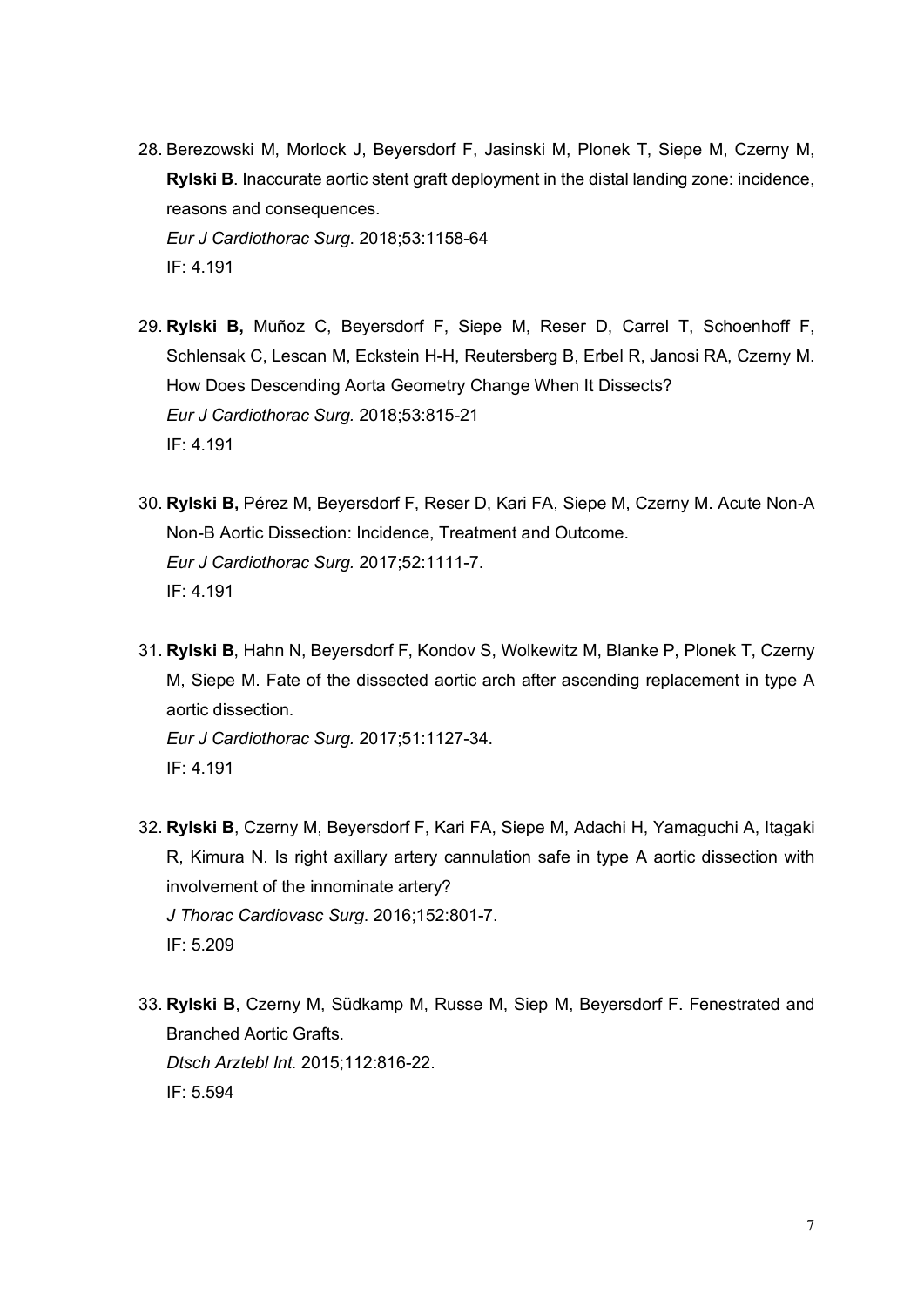- 34. **Rylski B**, Schmid C, Beyersdorf F, Kari FA, Kondov S, Lutz L, Werner M, Czerny M, Siepe M. Unequal pressure distribution along the jaws of currently available vascular clamps: do we need a new aortic clamp? *Eur J Cardiothorac Surg*. 2016;49:1671-5. IF: 4.191
- 35. **Rylski B**, Czerny M, Südkamp M, Siepe M, Beyersdorf F. The TEVAR App: a contemporary guide to thoracic endovascular aortic repair. *Interact Cardiovasc Thorac Surg*. 2016;22:228-30. IF: 1.905
- 36. **Rylski B**, Siepe M, Beyersdorf F, Kari FA, Grün L, Desai ND, Szeto WY, Milewski RK, Adachi H, Kimura N, Bavaria JE. Bicuspid Aortic Valve Resuspension in Acute Type A Aortic Dissection Patients. *Ann Thorac Surg.* 2015;100:827-32. IF: 4.33
- 37. **Rylski B**, Beyersdorf F, Desai ND, Euringer W, Siepe M, Kari FA, Vallabhajosyula P, Szeto WY, Milewski RK, Bavaria JE. Distal aortic reintervention after surgery for acute DeBakey type I or II aortic dissection: open versus endovascular repair. *Eur J Cardiothorac Surg.* 2015;48:258-63. IF: 4.191
- 38. **Rylski B**, Milewski RK, Bavaria JE, Branchetti E, Vallabhajosyula P, Szeto WY, Desai ND. Outcomes of Surgery for Chronic Type A Aortic Dissection. *Ann Thorac Surg* 2015;99:88-93. IF: 4.33
- 39. **Rylski B**, Urbanski P, Bavaria JE, Siepe M, Bachet J, Gleason TG, Beyersdorf F. Operative Techniques in Patients with Type A Dissection Complicated by Cerebral Malperfusion. *Eur J Cardiothorac Surg* 2014;46:156-66. IF: 4.191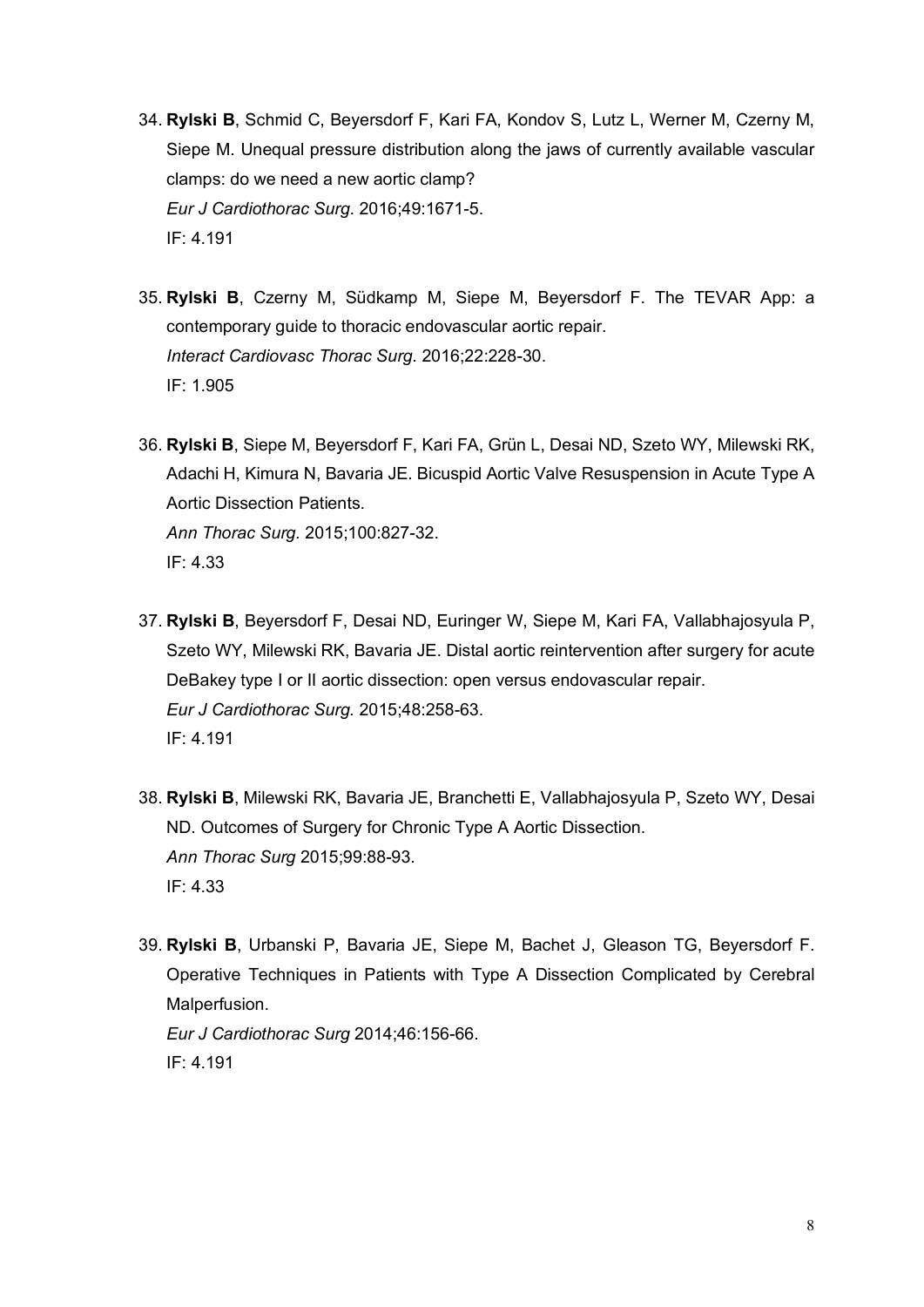40. **Rylski B**, Milewski RK, Bavaria JE, Vallabhajosyula P, Moser W, Szeto WY, Desai ND. Long-Term Results of Aggressive Hemi-Arch Replacement in 534 Patients with Type A Aortic Dissection.

*J Thorac Cardiovasc Surg* 2014;148:2981-5.

IF: 5.209

- 41. **Rylski B**, Branchetti E, Bavaria JE, Vallabhajosyula P, Szeto WY, Milewski RK, Desai ND. Modelling of Pre-Dissection Aortic Size in Acute Type A Dissection: Over 90% Fail to Meet the Guidelines for Elective Ascending Replacement. *J Thorac Cardiovasc Surg* 2014;148:944-8. IF: 5.209
- *42.* **Rylski B**, Bavaria JE, Milewski RK, Vallabhajosyula P, William Moser W, Kremens E, Pochettino A, Szeto WY, Desai ND. Long-Term Results of Neo-Media Sinus Valsalva Repair in 489 Patients with Type A Aortic Dissection. *Ann Thorac Surg* 2014;98:582-8. IF: 4.33
- 43. **Rylski B**, Beyersdorf F, Kari FA, Schlosser J, Blanke P, Siepe, M. Acute Type A Aortic Dissection Extending Beyond Ascending Aorta: Limited or Extensive Distal Repair. *J Thorac Cardiovasc Surg* 2014;148:949-54. IF: 5.209
- 44. **Rylski B**, Desai ND, Bavaria JE, Vallabhajosyula P, Moser W, Pochettino A, Szeto WY, Milewski RK. Aortic Valve Morphology Determines the Presentation and Surgical Approach to Acute Type A Aortic Dissection. *Ann Thorac Surg* 2014;97:1991-6. IF: 4.33
- 45. **Rylski B**, Szeto WY, Bavaria JE, Branchetti E, Moser W, Milewski RK. Development of a single endovascular device for aortic valve replacement and ascending aortic repair. *J Card Surg* 2014;29:371-6.

IF: 1.620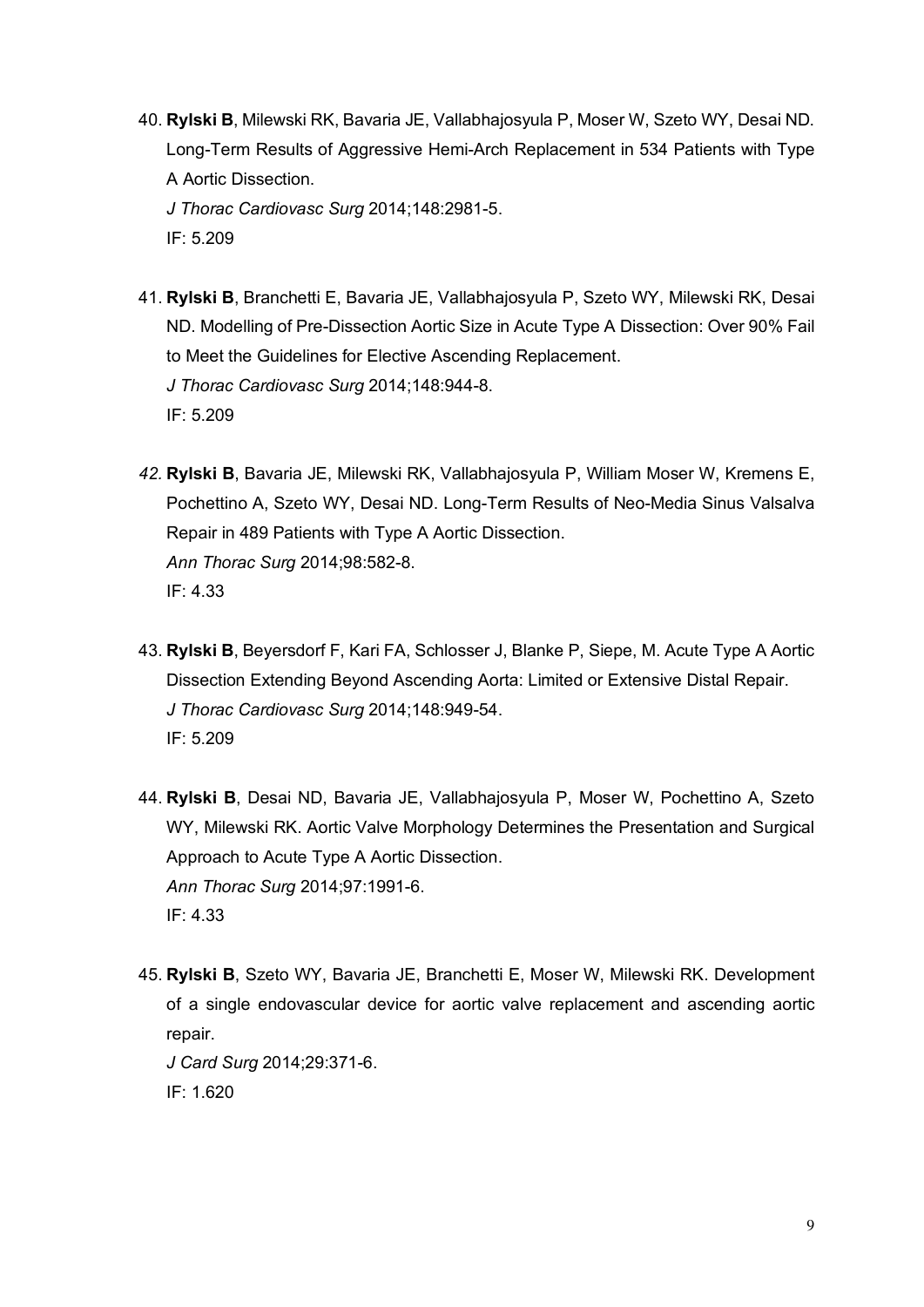- 46. **Rylski B**, Bavaria JE, Beyersdorf F, Branchetti E, Desai ND, Milewski RK, Szeto WY, Vallabhajosyula P, Siepe M, Kari FA. Type a aortic dissection in marfan syndrome: extent of initial surgery determines long-term outcome. *Circulation* 2014;129:1381-6. IF: 23.054
- 47. **Rylski B**, Blanke P, Beyersdorf F, Desai ND, Milewski RK, Siepe M, Kari FA, Czerny M, Carrel T, Schlensak C, Krüger T, Mack MJ, Brinkman WT, Mohr FW, Etz CD, Luehr M, Bavaria JE. How does the ascending aorta geometry change when it dissects? *J Am Coll Cardiol* 2014;63:1311-9. IF: 20.589
- 48. **Rylski B**, Desjardins B, Moser W, Bavaria JE, Milewski RK. Gender-related changes in aortic geometry throughout life. *Eur J Cardiothorac Surg* 2014;45:805-11. IF: 4.191
- 49. **Rylski B**, Szeto WY, Bavaria JE, Walsh E, Anwaruddin S, Desai ND, Moser W, Herrmann HC, Milewski RK. Transcatheter aortic valve implantation in patients with ascending aortic dilatation: the procedure's safety and mid-term follow-up. *Eur J Cardiothorac Surg* 2014;46:228-33. IF: 4.191
- 50. **Rylski B**, Desai ND, Bavaria JE, Moser W, Vallabhajosyula P, Pochettino A, Szeto WY, Milewski RK. Type A Aortic Dissection After Previous Cardiac Surgery: Results of an Integrated Surgical Approach. *Ann Thorac Surg* 2014;97:1582-9. IF: 4.33
- 51. **Rylski B**, Hoffmann I, Beyersdorf F, Suedkamp M, Siepe M, Nitsch B, Blettner M, Borger MA, Weigang E. Acute Aortic Dissection Type A – Age-related Management and Outcomes Reported in the German Registry for Acute Aortic Dissection Type A (GERAADA) of over 2000 Cases. *Annals of Surgery* 2014;259:598-604. IF: 7.188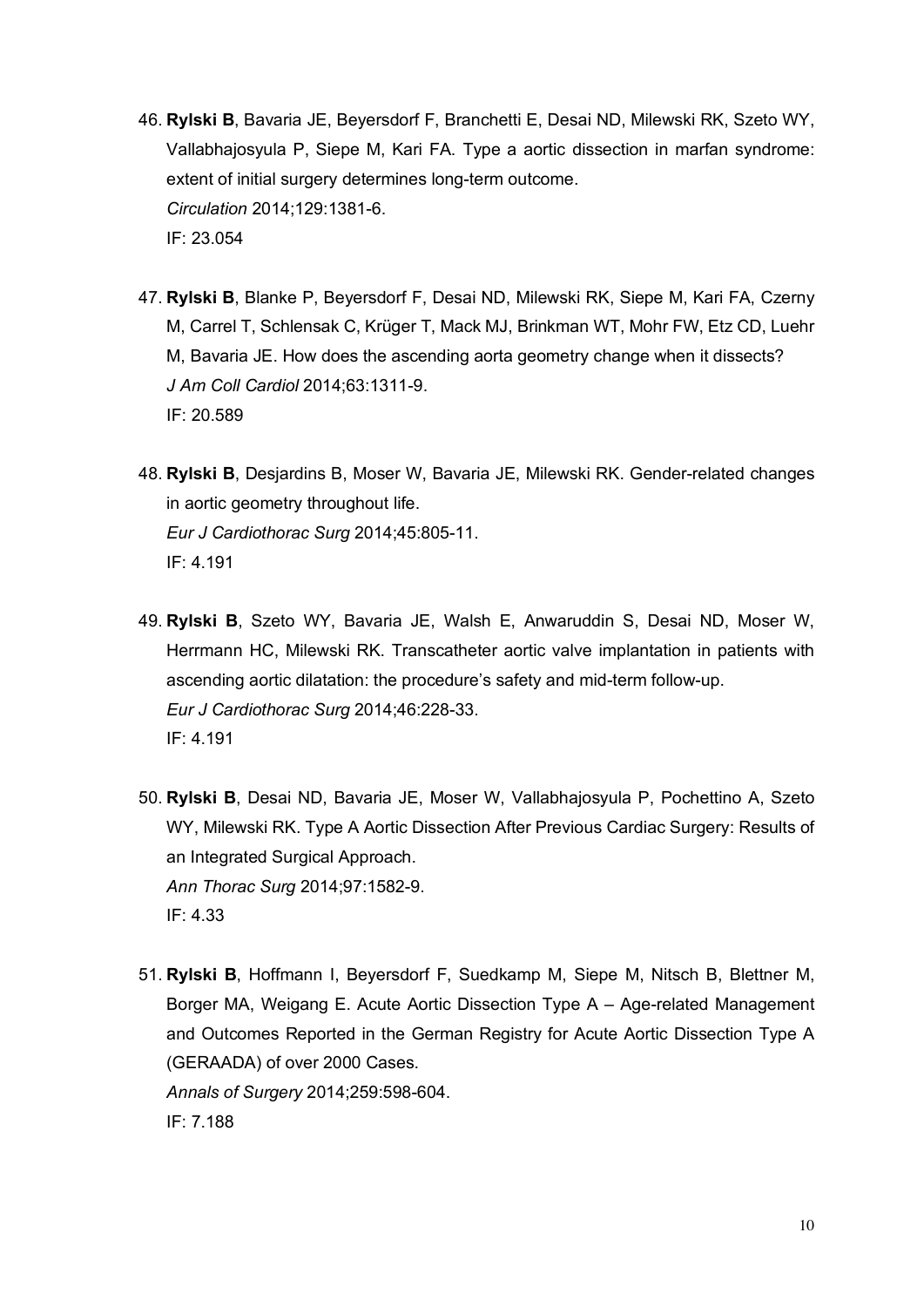- 52. **Rylski B**, Hoffmann I, Beyersdorf F, Suedkamp M, Siepe M, Nitsch B, Blettner M, Weigang E. Iatrogenic Type A Aortic Dissection: Insight from the German Registry for Acute Aortic Dissection Type A (GERAADA). *Eur J Cardiothorac Surg*. 2013;44:353-9. IF: 4.191
- 53. **Rylski B**, Blanke P, Siepe M, Kari F, Euringer W, Suedkamp M, Beyersdorf F. Results for High-Risk Endovascular Procedures in Patients with Non-Dissected Thoracic Aortic Pathology: Intermediate Outcomes. *Eur J Cardiothorac Surg* 2013;44:156-62. IF: 4.191
- 54. **Rylski B**, Beyersdorf F, Blanke P, Boos A, Hoffmann I, Dashkevich A, Siepe, M. Supracoronary Ascending Aortic Replacement in Patients with Acute Aortic Dissection Type A: What Happens to the Aortic Root in the Long Run? *J Thorac Cardiovasc Surg* 2013;146:285-90. IF: 5.209
- 55. **Rylski B**, Suedkamp M, Beyersdorf F, Nitsch B, Hoffmann I, Blettner M, Weigang E. Outcome after surgery for acute aortic dissection type A in patients over 70 years: data analysis from the German Registry for Acute Aortic Dissection Type A (GERAADA). *Eur J Cardiothorac Surg* 2011;40:435-40. IF: 4.191
- 56. **Rylski B**, Berchtold-Herz M, Zeh W, Schlensak C, Siepe M, Beyersdorf F. Reducing the ischemic time of donor hearts will decrease morbidity and costs of cardiac transplantations. *Interact Cardiovasc Thorac Surg* 2010;10:945-947.

IF: 1.905

57. **Rylski B\***, Liefeldt L\*, Walcher F, Manhart J, Kron S, Wang-Rosenke Y, Paul M, Neumayer H-H, Amann K, Peters H. Effects of transgenic endothelin-2 overexpression on diabetic cardiomyopathy in rats. *Eur J Clin Invest* 2010;40:203-10. IF: 4.686

\*Both authors contributed equally to this work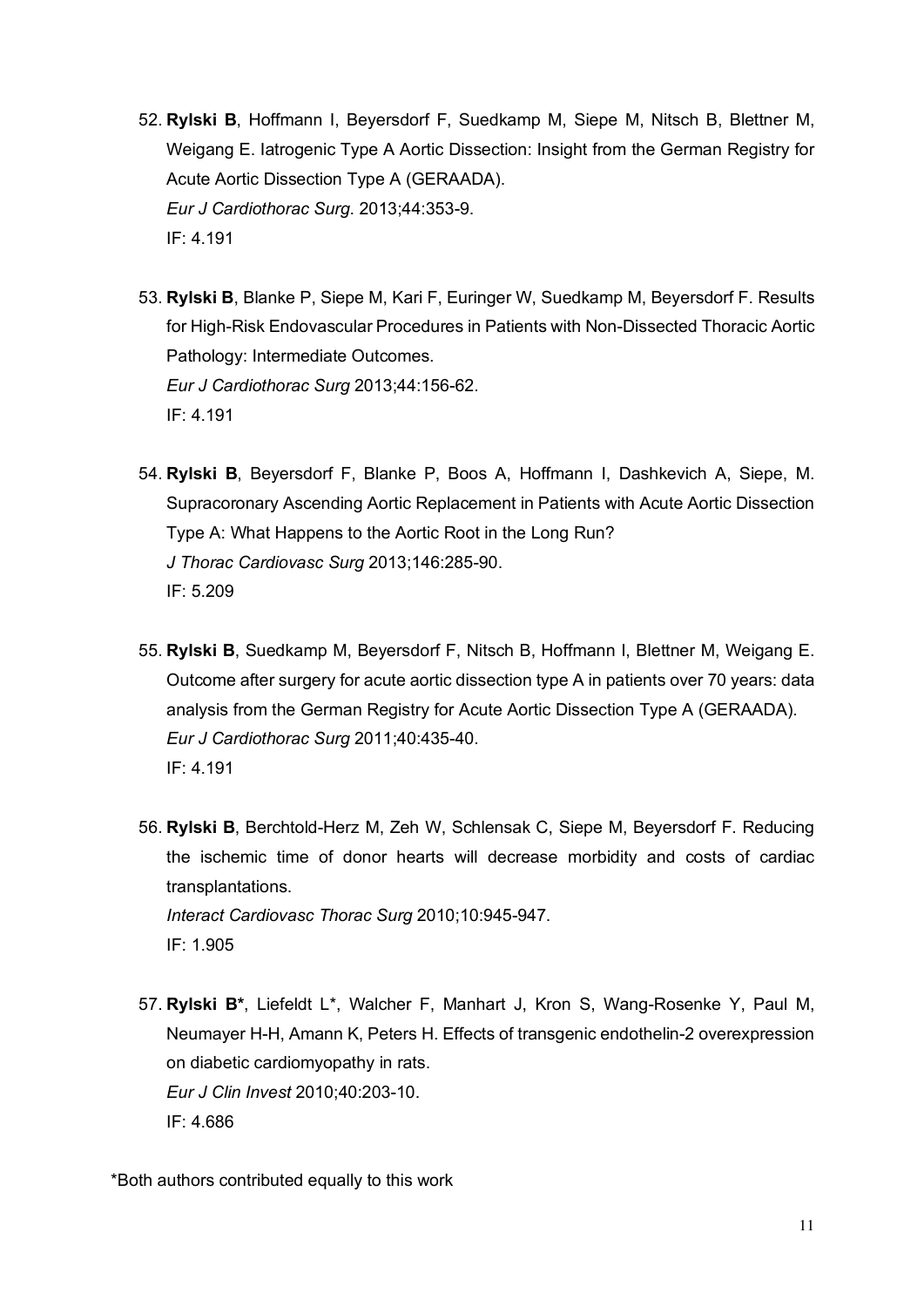# **3 Originalarbeiten – Ko-Autorschaft \_\_\_\_\_\_\_\_\_\_\_\_\_\_\_\_\_\_\_\_\_\_\_\_\_\_\_\_\_\_\_\_\_\_\_\_\_\_\_\_\_\_\_**

#### **Kumulativer Impact Factor: 262.888**

- 1. Kondov S, Frankenberger L, Siepe M, Keyl C, Staier K, Humburger F, **Rylski B**, Kreibich M, Berger T, Beyersdorf F, Czerny M. Results of open thoracoabdominal aortic replacement in patients unsuitable for or after endovascular repair with remaining disease components. *Interact CardioVasc Thorac Surg.* 2021. In press. IF: 1.905
- 2. Kreibich M, Siepe M, Berger T, Kondov S, Morlock J, Pingpoh C, Beyersdorf F, **Rylski B**, Czerny M. Downstream thoracic endovascular aortic repair following zone 2, 100 mm stent graft frozen elephant trunk implantation. *Interact CardioVasc Thorac Surg.* 2021; doi:10.1093/icvts/ivab338. IF: 1.905
- 3. Kondov S, Beyersdorf F, Braun N, Höhn R, Schlett C, **Rylski B**, Siepe M, Kreibich M, Gottardi R, Czerny M. Morphology of the left subclavian artery: implications for singlebranched endovascular aortic arch repair. *Eur J Cardiothorac Surg.* 2021. doi:10.1093/ejcts/ezab482. IF: 4.191
- 4. Berger T, Siepe M, Simon B, Beyersdorf F, Chen Z, Kondov S, Schlett CL, Bamberg F, Tarkhnishvili A, Chikvatia S, Czerny M, **Rylski B**, Kreibich M. Pulmonary artery diameter: means and normal limits-assessment by computed tomography angiography. *Interact Cardiovasc Thorac Surg.* 2021. doi:10.1093/icvts/ivab308.

IF: 1.905

5. Farag M, Büsch C, **Rylski B**, Pöling J, Dohle DS, Sarvanakis K, Hagl C, Krüger T, Detter C, Holubec T, Borger MA, Böning A, Karck M, Arif R; German Registry for Acute Aortic Dissection Type A Working Group of the German Society of Thoracic, Cardiac and Vascular Surgery. Early outcomes of patients with Marfan syndrome and acute aortic type A dissection.

*J Thorac Cardiovasc Surg*. 2021. doi:10.1016/j.jtcvs.2021.07.024 IF: 5.209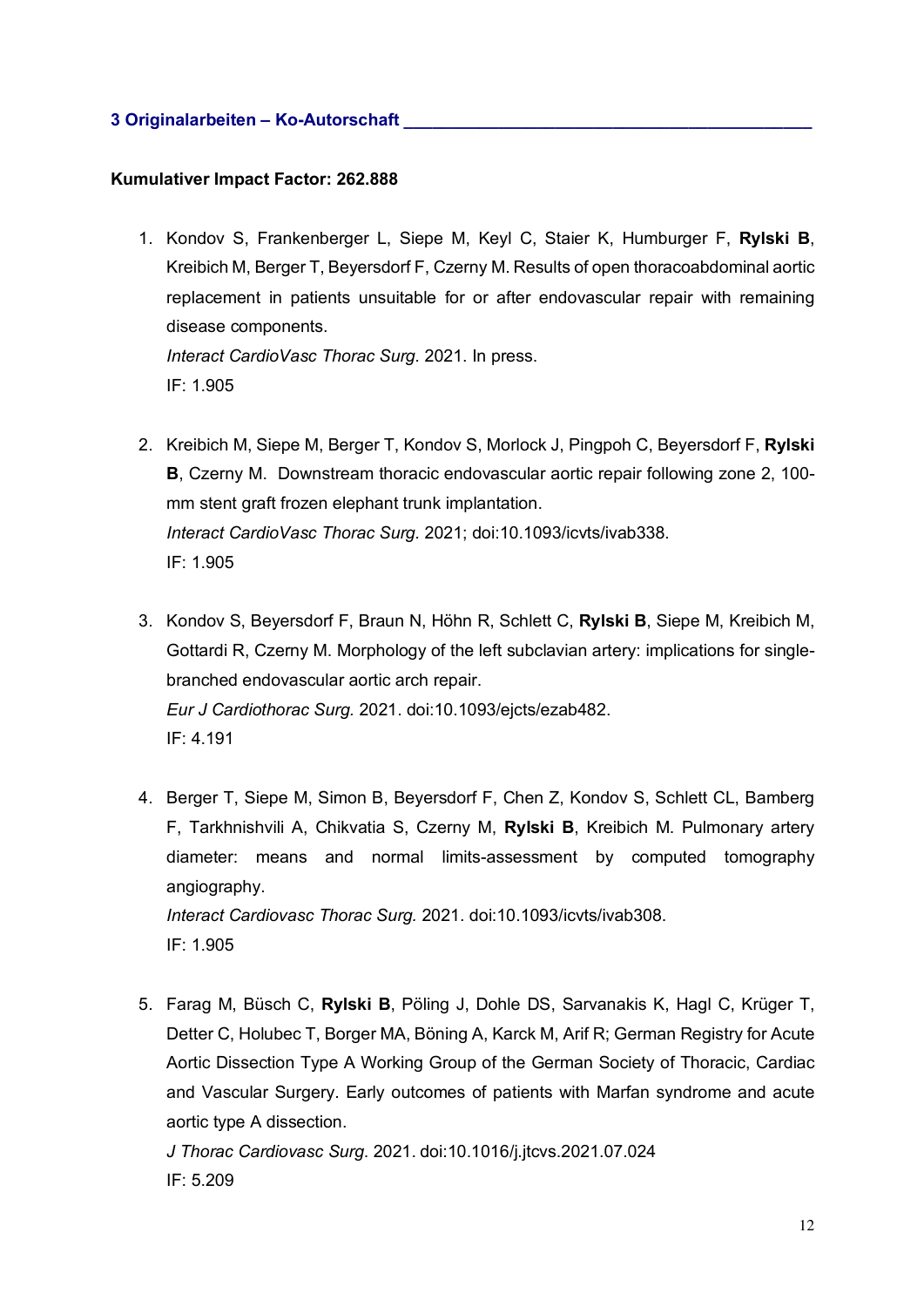- 6. Gottardi R, Wyss TR, van den Berg JC, **Rylski B**, Berger T, Schmidli J, Czerny M. Current trends in reduction or elimination of the aortic impulse during stent-graft deployment and balloon moulding during thoracic endovascular aortic repair. *Eur J Cardiothorac Surg*. 2021;60:1466-74. IF: 4.191
- 7. Kari FA, Misfeld M, Borger M, **Rylski B**, Zimmer E, Siepe M, Hagl C, Detter C, Petersen J, Tsvelodub S, Richardt D, Werner P, Andreas M, Pichlmaier M, Mueller CS. German Aortic Root Repair Registry-Insights From the First 400 Consecutive Patients. *Ann Thorac Surg.* 2021. doi:10.1016/j.athoracsur.2021.03.060. IF: 4.33
- 8. Berger T, Kreibich M, **Rylski B**, Kondov S, Fagu A, Beyersdorf F, Siepe M, Czerny M. The 3-step approach for the treatment of multisegmental thoraco-abdominal aortic pathologies. *Interact Cardiovasc Thorac Surg*. 2021;33:269-75. IF: 1.905
- 9. Kreibich M, Siepe M, Berger T, Pingpoh C, Puiu P, Morlock J, Walter T, Kondov S, Beyersdorf F, **Rylski B**, Czerny M. Treatment of infectious aortic disease with bovine pericardial tube grafts. *Eur J Cardiothorac Surg*. 2021;60:155-61. IF: 4.191
- 10. Kreibich M, Kremer J, Vötsch A, Berger T, Farag M, Winkler A, Siepe M, Karck M, Beyersdorf F, **Rylski B**, Czerny M, Gottardi R. Multicentre experience with the frozen elephant trunk technique to treat penetrating aortic ulcers involving the aortic arch. *Eur J Cardiothorac Surg.* 2021;59:1238-44. IF: 4.191
- 11. Puiu PC, Pingpoh C, Beyersdorf F, Czerny M, Keyl C, Kreibich M, Kondov S, **Rylski B**, Zimmer E, Siepe M. Direct Versus Side Graft Cannulation From the Right Axillary Artery in Thoracic Aortic Surgery. *Ann Thorac Surg.* 2021;112:1433-40. IF: 4.33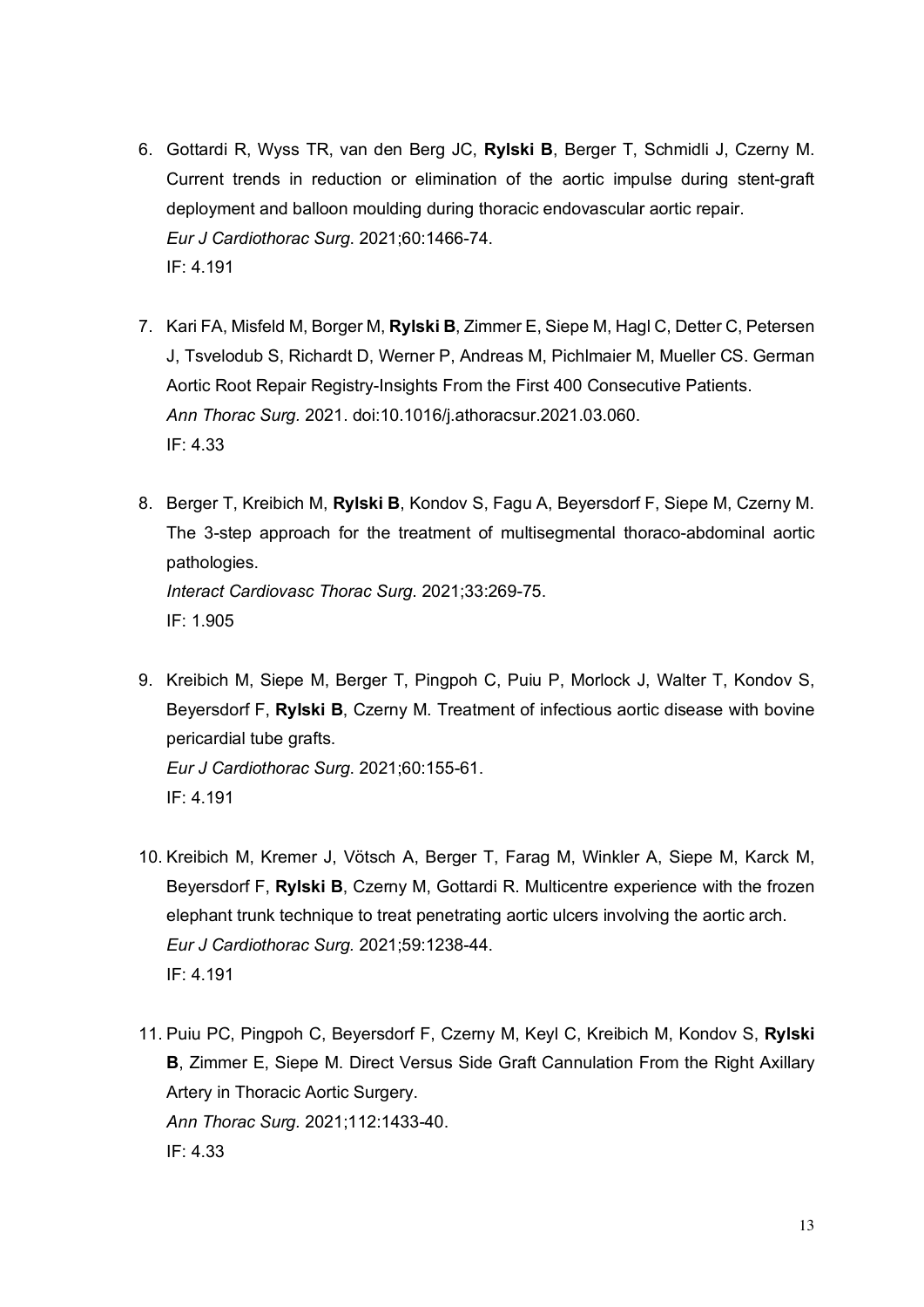- 12. Czerny M, Gottardi R, Puiu P, Bernecker OY, Citro R, Della Corte A, di Marco L, Fink M, Gosslau Y, Haldenwang PL, Heijmen RH, Hugas-Mallorqui M, Iesu S, Jacobsen O, Jassar AS, Juraszek A, Kolowca M, Lepidi S, Marrocco-Trischitta MM, Matsuda H, Meisenbacher K, Micari A, Minatoya K, Park KH, Peterss S, Petrich M, Piffaretti G, Probst C, Reutersberg B, Rosati F, Schachner B, Schachner T, Sorokin VA, Szeberin Z, Szopinski P, Di Tommaso L, Trimarchi S, Verhoeven ELG, Vogt F, Voetsch A, Walter T, Weiss G, Yuan X, Benedetto F, De Bellis A, D Oria M, Discher P, Zierer A, **Rylski B**, van den Berg JC, Wyss TR, Bossone E, Schmidli J, Nienaber C; Collaborators:, Accarino G, Baldascino F, Böckler D, Corazzari C, D Alessio I, de Beaufort H, De Troia C, Dumfarth J, Galbiati D, Gorgatti F, Hagl C, Hamiko M, Huber F, Hyhlik-Duerr A, Ianelli G, Iesu I, Jung JC, Kainz FM, Katsargyris A, Koter S, Kusmierczyk M, Kolsut P, Lengyel B, Lomazzi C, Muneretto C, Nava G, Nolte T, Pacini D, Pleban E, Rychla M, Sakamoto K, Shijo T, Yokawa K, Siepe M, Sirch J, Strauch J, Sule JA, Tobler EL, Walter C, Weigang E. Impact of the coronavirus disease 2019 (COVID-19) pandemic on the care of patients with acute and chronic aortic conditions. *Eur J Cardiothorac Surg*. 2021;59:1096-102. IF: 4.191
- 13. Kreibich M, Desai ND, Bavaria JE, Szeto WY, Vallabhajosyula P, Beyersdorf F, Czerny M, Siepe M, **Rylski B**, Itagaki R, Okamura H, Yamaguchi A, Kimura N. Common carotid artery true lumen flow impairment in patients with type A aortic dissection. *Eur J Cardiothorac Surg.* 2020. doi:10.1093/ejcts/ezaa322. IF: 4.191
- 14. Berger T, Kreibich M, Mueller F, **Rylski B**, Kondov S, Schröfel H, Pingpoh C, Beyersdorf F, Siepe M, Czerny M. The frozen elephant trunk technique for aortic dissection is safe after previous aortic repair. *Eur J Cardiothorac Surg.* 2021;59:130-6. IF: 4.191
- 15. Czerny M, van den Berg J, Chiesa R, Jacobs M, Jakob S, Jenni HJ, Lorusso R, Pacini D, Quintana E, **Rylski B**, Staier K, Tsilimparis N, Wyss T, Gottardi R, Schmidli J. Management of acute and chronic aortic disease during the COVID-19 pandemic-Results from a web-based ad hoc platform. *J Card Surg.* 2021;36:1683-92.

IF: 1.620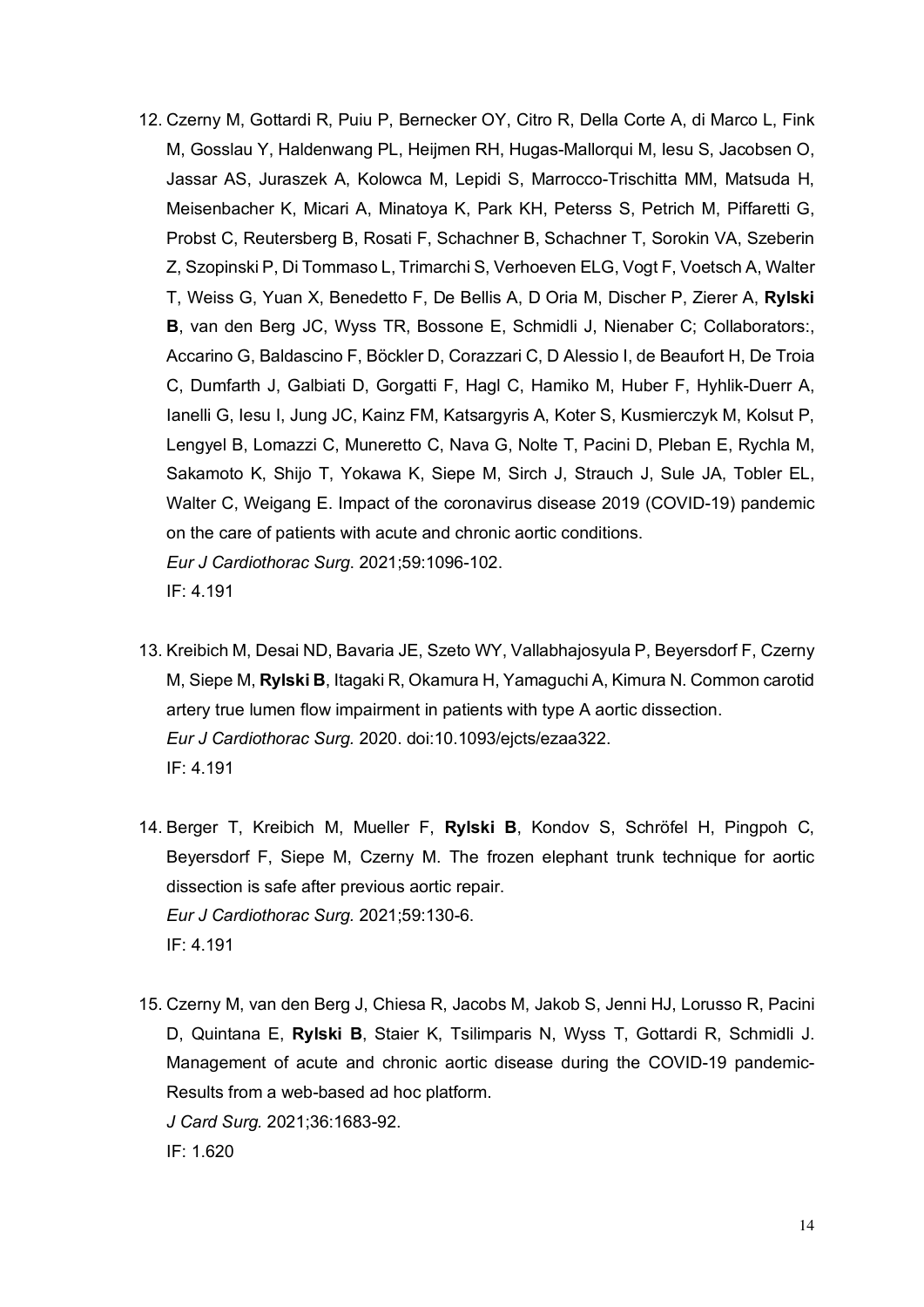- 16. Czerny M, Pacini D, Aboyans V, Al-Attar N, Eggebrecht H, Evangelista A, Grabenwöger M, Stabile E, Kolowca M, Lescan M, Micari A, Muneretto C, Nienaber C, de Paulis R, Tsagakis K, **Rylski B**, Braverman AC, Di Marco L, Eagle K, Falk V, Gottardi R. Current options and recommendations for the use of thoracic endovascular aortic repair in acute and chronic thoracic aortic disease: an expert consensus document of the European Society for Cardiology (ESC) Working Group of Cardiovascular Surgery, the ESC Working Group on Aorta and Peripheral Vascular Diseases, the European Association of Percutaneous Cardiovascular Interventions (EAPCI) of the ESC and the European Association for Cardio-Thoracic Surgery (EACTS). *Eur J Cardiothorac Surg.* 2021;59:65-73. IF: 4.191
- 17. Kreibich M, Siepe M, Berger T, Kondov S, Morlock J, Pingpoh C, Beyersdorf F, **Rylski B**, Czerny M. The Frozen Elephant Trunk Technique for the Treatment of Type B and Type Non-A Non-B Aortic Dissection. *Eur J Vasc Endovasc Surg*. 2021;61:107-13. IF: 7.069
- 18. Kreibich M, **Rylski B**, Beyersdorf F, Siepe M, Czerny M. Endo-Bentall for proximal aortic dissection: from conception to application. *Asian Cardiovasc Thorac Ann*. 2020. doi: 10.1177/0218492320929211. IF: 0.49
- 19. Berger T, Voetsch A, Alaloh D, Kreibich M, Krombholz-Reindl P, Winkler A, **Rylski B**, Wolfgruber T, Beyersdorf F, Siepe M, Seitelberger R, Czerny M, Gottardi R. Diameter Changes in Traumatic Aortic Injury: Implications for Stent-Graft Sizing. *Thorac Cardiovasc Surg.* 2020. doi: 10.1055/s-0040-1713425. IF: 1.827
- 20. Heber UM, Mayrhofer M, Gottardi R, Kari FA, Heber S, Windisch A, Weninger WJ, Hirtler L, Scheumann J, **Rylski B**, Beyersdorf F, Czerny M. The intraspinal arterial collateral network: a new anatomical basis for understanding and preventing paraplegia during aortic repair. *Eur J Cardiothorac Surg.* 2021;59:137-44. IF: 4.191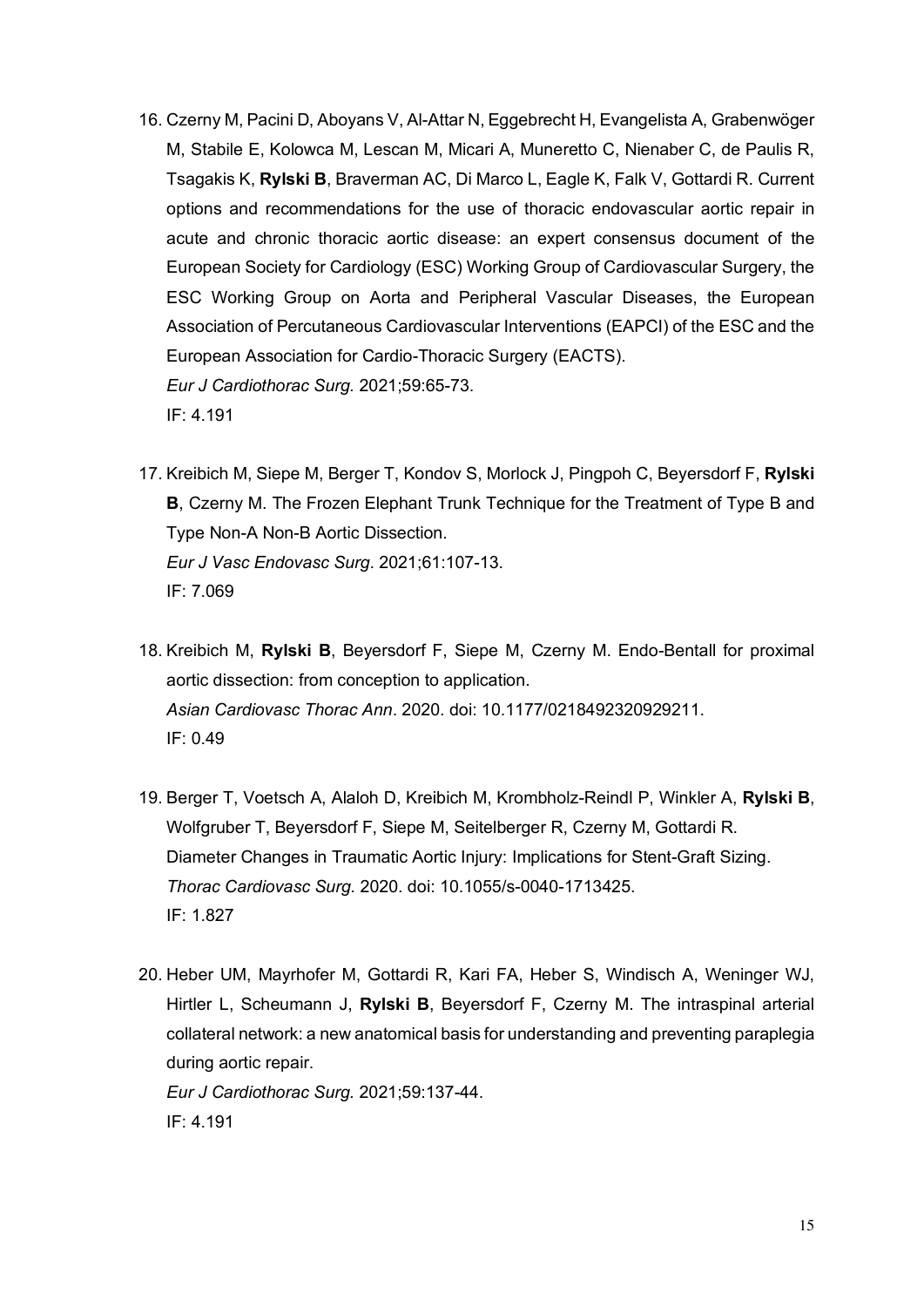- 21. Gottardi R, Berger T, Voetsch A, Winkler A, Krombholz-Reindl P, Farkouh A, Kondov S, **Rylski B**, Sodian R, Czerny M. What Is the Best Method to Achieve Safe and Precise Stent-Graft Deployment in Patients Undergoing TEVAR? *Thorac Cardiovasc Surg.* 2021;69:357-61. IF: 1.827
- 22. Kreibich M, Bünte D, Berger T, Vötsch A, **Rylski B**, Krombholz-Reindl P, Chen Z, Morlock J, Beyersdorf F, Winkler A, Rolauffs B, Siepe M, Gottardi R, Czerny M. Distal Stent Graft-Induced New Entries After the Frozen Elephant Trunk Procedure. *Ann Thorac Surg.* 2020;110:1271-9. IF: 4.33
- 23. Heuts S, Adriaans BP, **Rylski B**, Mihl C, Bekkers SCAM, Olsthoorn JR, Natour E, Bouman H, Berezowski M, Kosiorowska K, Crijns HJGM, Maessen JG, Wildberger J, Schalla S, Sardari Nia P. Evaluating the diagnostic accuracy of maximal aortic diameter, length and volume for prediction of aortic dissection. *Heart.* 2020;106:892-7. IF: 5.994
- 24. Emig R, Zgierski-Johnston CM, Beyersdorf F, **Rylski B**, Ravens U, Weber W, Kohl P, Hörner M, Peyronnet R. Human Atrial Fibroblast Adaptation to Heterogeneities in Substrate Stiffness. *Front Physiol.* 2020;10:1526. IF: 4.134
- 25. Schachner T, Oji-Zurmeyer J, **Rylski B**, Kapral S, Stanger O, Widmann G, Schönhoff F, Czerny M, Jochberger S. Traumatic aortic rupture - diagnosis and managment. *Wien Med Wochenschr.* 2020;170:178-88. IF: 1.176
- 26. Juraszek A, **Rylski B**, Kondov S, Scheumann J, Kreibich M, Morlock J, Schröfel H, Berger T, Kari F, Siepe M, Beyersdorf F, Czerny M. Late surgical conversions after abdominal endovascular aortic repair: underlying mechanisms, clinical results and strategies for prevention. *Interact Cardiovasc Thorac Surg*. 2019;29:944-9.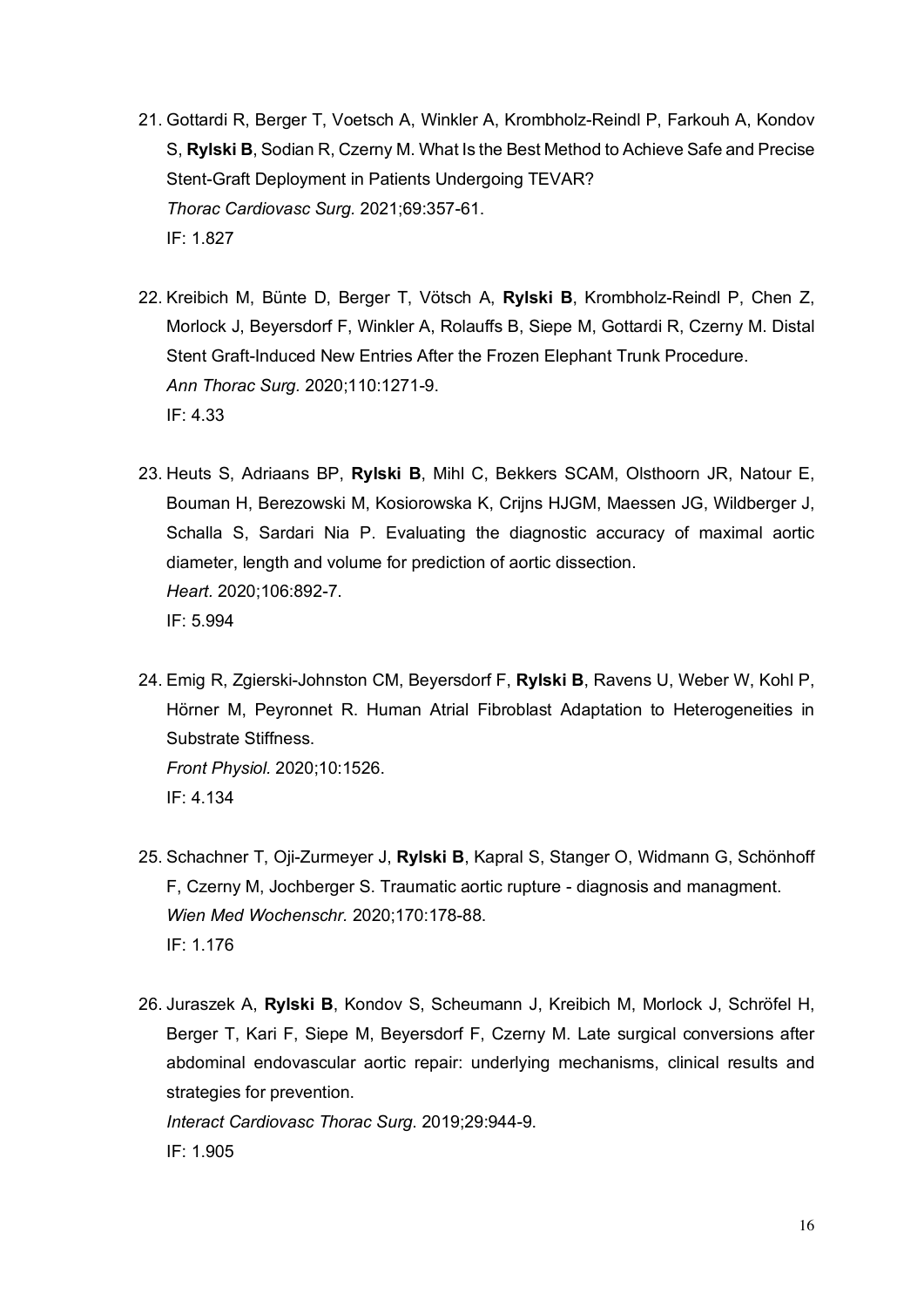- 27. Berger T, Kreibich M, **Rylski B**, Morlock J, Kondov S, Scheumann J, Kari FA, Staier K, Maier S, Beyersdorf F, Czerny M, Siepe M. Evaluation of myocardial injury, the need for vasopressors and inotropic support in beating-heart aortic arch surgery. *J Cardiovasc Surg (Torino).* 2020;61:505-11. IF: 1.888
- 28. Kondov S, Beyersdorf F, Schöllhorn J, Benk C, **Rylski B**, Czerny M, Harloff A, Siepe M. Outcome of Near-Infrared Spectroscopy-Guided Selective Shunting During Carotid Endarterectomy in General Anesthesia. *Ann Vasc Surg.* 2019;61:170-7. IF: 1.466
- 29. Kreibich M, **Rylski B**, Czerny M, Pingpoh C, Siepe M, Beyersdorf F, Khurshan F, Vallabhajosyula P, Szeto WY, Bavaria JE, Desai ND, Branchetti E. Type A Aortic Dissection in Patients With Bicuspid Aortic Valve Aortopathy. *Ann Thorac Surg*. 2020;109:94-100. IF: 4.33
- 30. Kreibich M, Chen Z, **Rylski B**, Bavaria JE, Brown CR, Branchetti E, Vallabhajosyula P, Szeto WY, Desai ND. Outcome after aortic, axillary, or femoral cannulation for acute type A aortic dissection. *J Thorac Cardiovasc Surg*. 2019;158:27-34.e9. IF: 5.209
- 31. Kreibich M, **Rylski B**, Czerny M, Siepe M, Beyersdorf F, Chen Z, Branchetti E, Vallabhajosyula P, Szeto WY, Bavaria JE, Desai ND. Influence of Age and the Burden of Ischemic Injury on the Outcome of Type A Aortic Dissection Repair. *Ann Thorac Surg*. 2019;108:1391-7. IF: 4.33
- 32. Kondov S, Beyersdorf F, **Rylski B**, Kreibich M, Dimov A, Berger T, Siepe M, Czerny M. Redo aortic root repair in patients with infective prosthetic endocarditis using xenopericardial solutions. *Interact Cardiovasc Thorac Surg*. 2019;29:339-43. IF: 1.905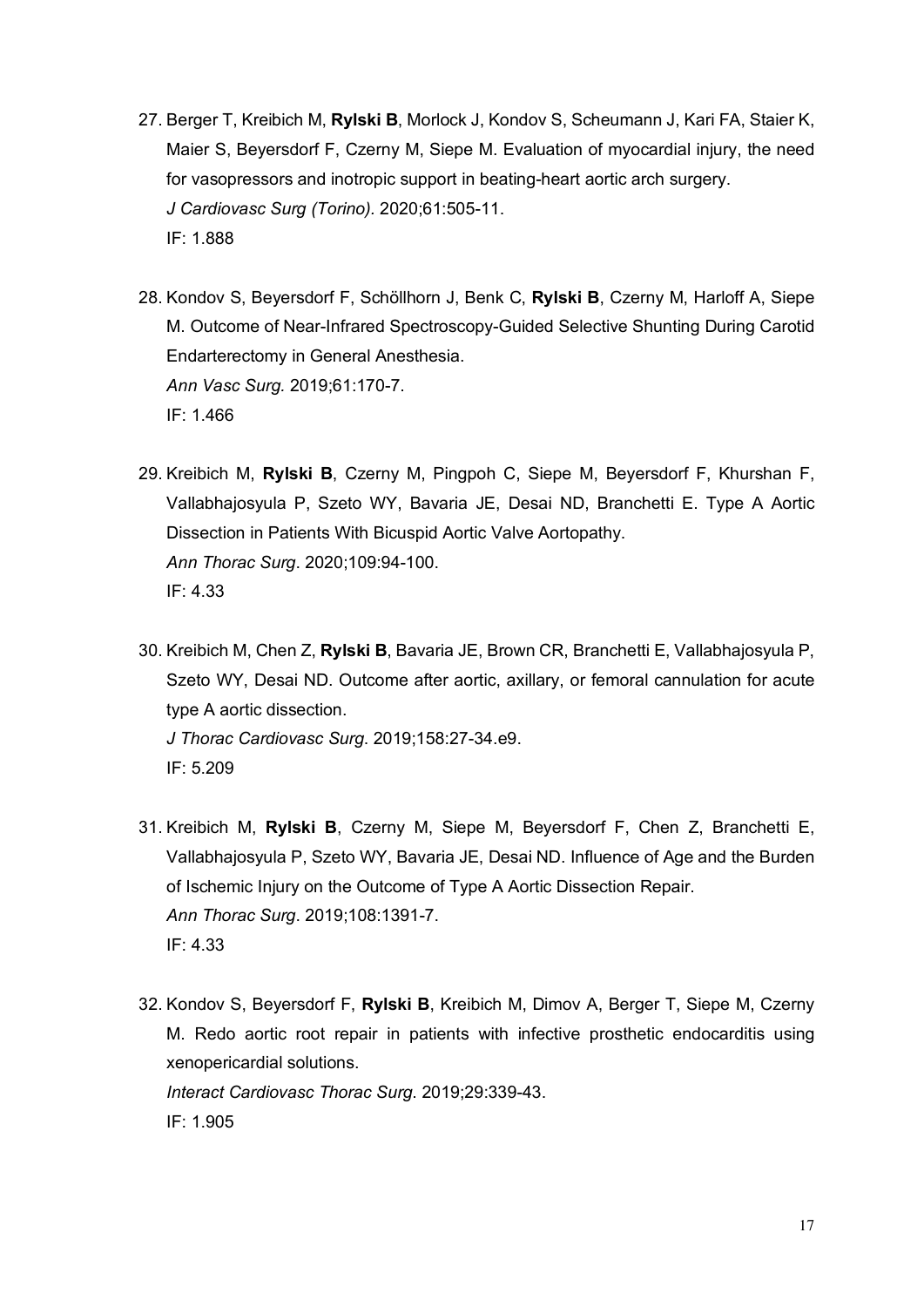- 33. Vondran M, **Rylski B**, Berezowski M, Polycarpou A, Born F, Guenther S, Luehr M, Juchem G, Beyersdorf F, Hagl C, Dashkevich A. Preemptive Extracorporeal Life Support for Surgical Treatment of Severe Constrictive Pericarditis. *Ann Thorac Surg*. 2019;108:1376-81. IF: 4.33
- 34. Marrocco-Trischitta MM, **Rylski B**, Schofer F, Secchi F, Piffaretti G, de Beaufort H, Belvroy V, Bismuth J, Czerny M, Trimarchi S. Prevalence of type III arch configuration in patients with type B aortic dissection. *Eur J Cardiothorac Surg.* 2019;56:1075-80. IF: 4.191
- 35. Kreibich M, **Rylski B**, Czerny M, Beyersdorf F, Itagaki R, Okamura H, Kimura N, Yamaguchi A, Vallabhajosyula P, Szeto WY, Bavaria JE, Desai ND. Impact of Carotid Artery Involvement in Type A Aortic Dissection. *Circulation.* 2019;139:1977-8. IF: 23.054
- 36. Kreibich M, Berger T, **Rylski B**, Chen Z, Beyersdorf F, Siepe M, Czerny M. Aortic reinterventions after the frozen elephant trunk procedure. *J Thorac Cardiovasc Surg*. 2020;159:392-9.e1 IF: 5.209
- 37. Berger T, Weiss G, Voetsch A, Arnold Z, Kreibich M, **Rylski B**, Krombholz-Reindl P, Winkler A, Mach M, Geisler D, Seitelberger R, Siepe M, Beyersdorf F, Grabenwoeger M, Czerny M, Gottardi R. Multicentre experience with two frozen elephant trunk prostheses in the treatment of acute aortic dissection†. *Eur J Cardiothorac Surg.* 2019;56:572-8. IF: 4.191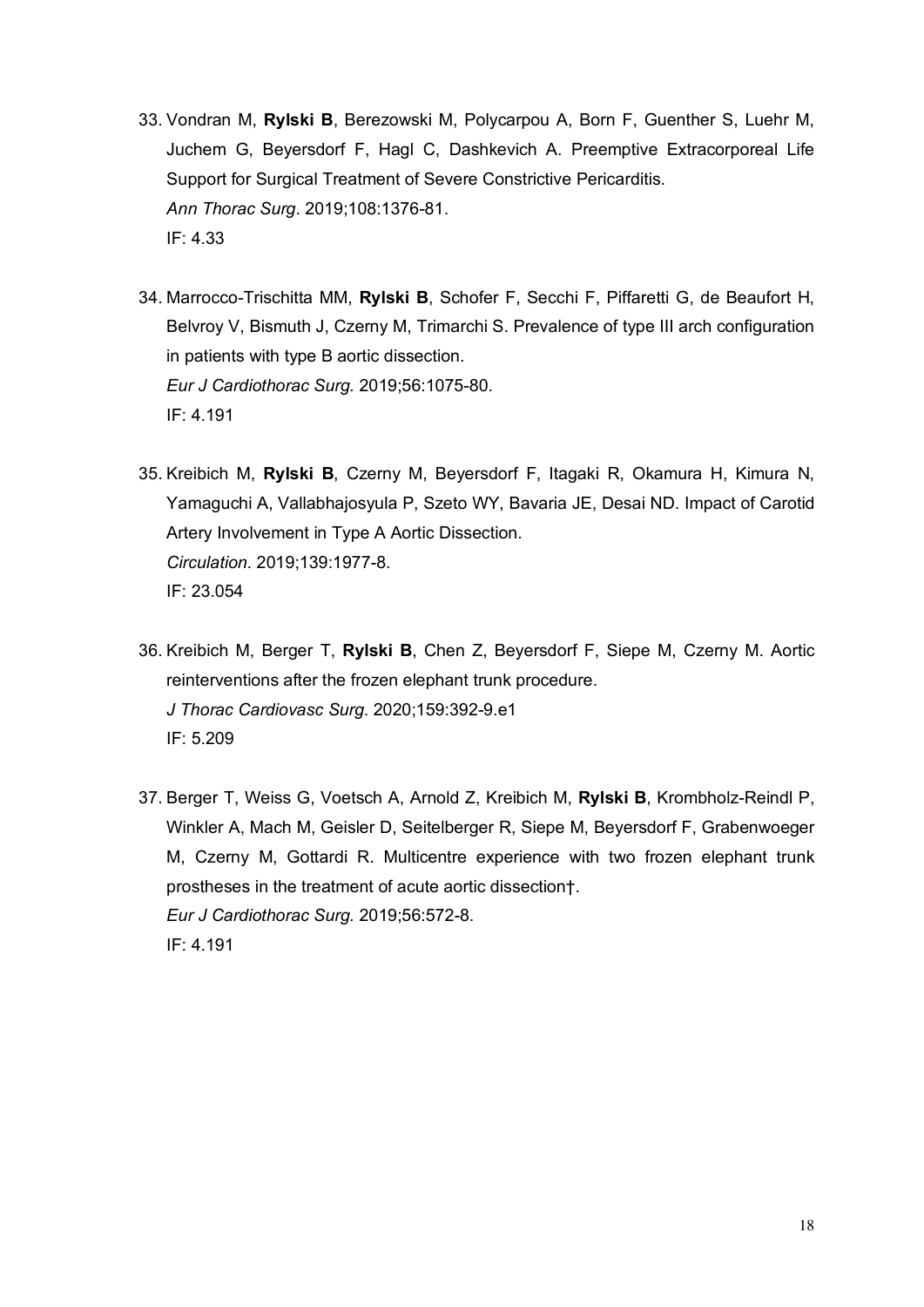38. Czerny M, Schmidli J, Bertoglio L, Carrel T, Chiesa R, Clough RE, Grabenwöger M, Kari FA, Mestres CA, **Rylski B**, Schönhoff F, Tsagakis K, Wyss TR. Clinical Cases Referring to Diagnosis and Management of Patients With Thoracic Aortic Pathologies Involving the Aortic Arch: A Companion Document of the 2018 European Association for Cardio-Thoracic Surgery (EACTS) and the European Society for Vascular Surgery (ESVS) Expert Consensus Document Addressing Current Options and Recommendations for the Treatment of Thoracic Aortic Pathologies Involving the Aortic Arch.

*Eur J Cardiothorac Surg*. 2019;55:163-71. IF: 4.191

- 39. Czerny M, Schmidli J, Adler S, van den Berg JC, Bertoglio L, Carrel T, Chiesa R, Clough RE, Eberle B, Etz C, Grabenwöger M, Haulon S, Jakob H, Kari FA, Mestres CA, Pacini D, Resch T, **Rylski B**, Schoenhoff F, Shrestha M, von Tengg-Kobligk H, Tsagakis K, Wyss TR; EACTS/ESVS scientific document group. Current options and recommendations for the treatment of thoracic aortic pathologies involving the aortic arch: an expert consensus document of the European Association for Cardio-Thoracic surgery (EACTS) and the European Society for Vascular Surgery (ESVS). *Eur J Cardiothorac Surg*. 2019;55:133-62. IF: 4.191
- 40. Plonek T, Berezowski M, Bochenek M, Filip G, **Rylski B**, Golesworthy T, Jasinski M. A comparison of aortic root measurements by echocardiography and computed tomography.

*J Thorac Cardiovasc Surg*. 2019;157:479-86. IF: 5.209

41. de Niet A, Reijnen MMPJ, Zeebregts CJ; Fenestrated Anaconda Cuff Study Group. Early results with the custom-made Fenestrated Anaconda aortic cuff in the treatment of complex abdominal aortic aneurysm. *J Vasc Surg*. 2019;69:348-56. IF: 4.268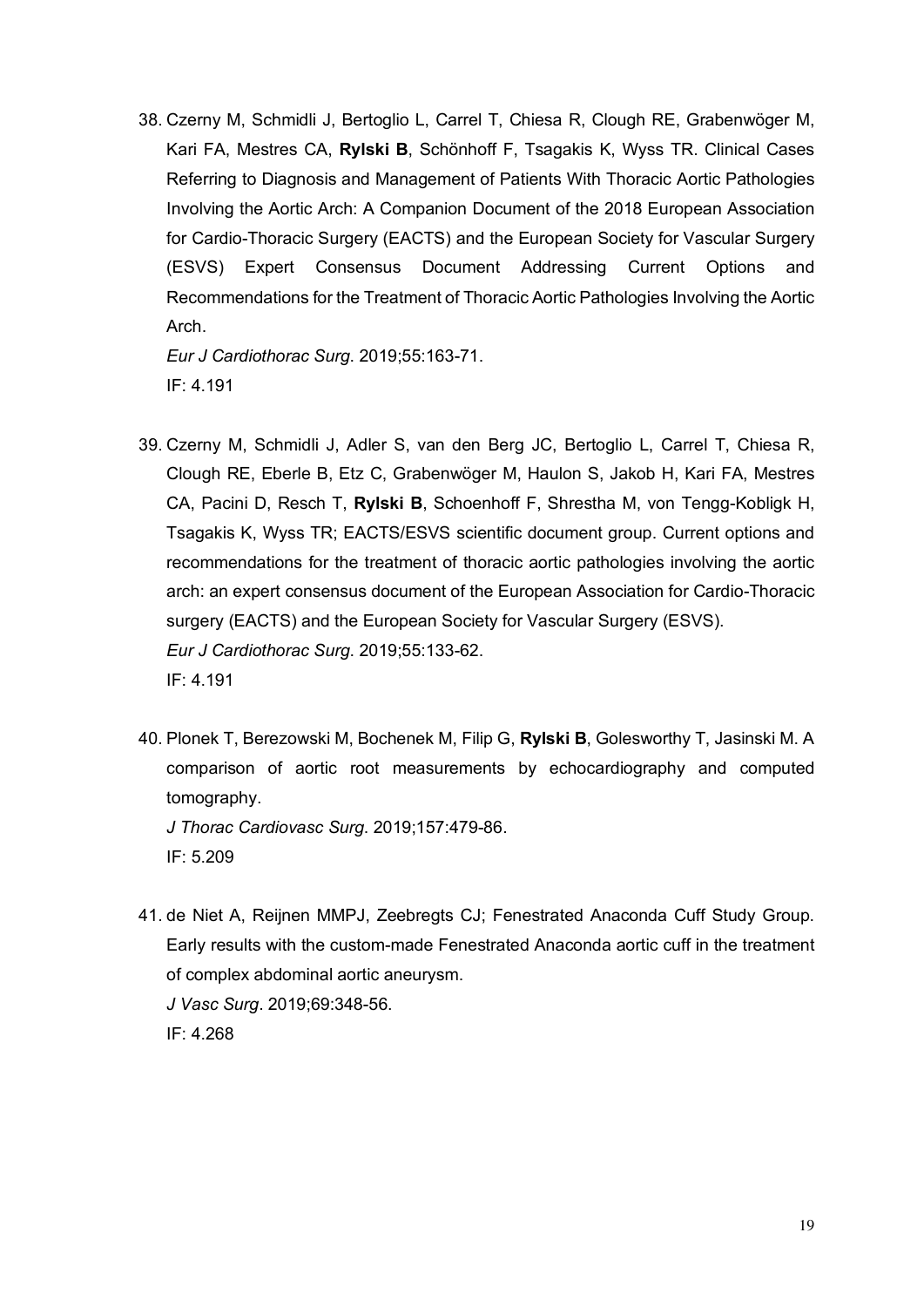- 42. Kondov S, **Rylski B**, Kari FA, Wobser R, Leschka S, Siepe M, Beyersdorf F, Czerny M. Descendo-bifemoral bypass grafting and renal artery revascularization to treat complex obliterative arteriopathy. *Interact Cardiovasc Thorac Surg.* 2017;24:655-8. IF: 1.905
- 43. Czerny M, **Rylski B**, Kari FA, Kreibich M, Morlock J, Scheumann J, Kondov S, Südkamp M, Siepe M, Beyersdorf F. Technical details making aortic arch replacement a safe procedure using the Thoraflex™ Hybrid prosthesis. *Eur J Cardiothorac Surg.* 2017;51:i15-9. IF: 4.191
- 44. Beetz N, Rommel C, Schnick T, Neumann E, Lother A, Monroy-Ordonez EB, Zeeb M, Preissl S, Gilsbach R, Melchior-Becker A, **Rylski B**, Stoll M, Schaefer L, Beyersdorf F, Stiller B, Hein L. Ablation of biglycan attenuates cardiac hypertrophy and fibrosis after left ventricular pressure overload. *J Mol Cell Cardiol.* 2016;101:145-55. IF: 5.680
- 45. Czerny M, **Rylski B**, Beyersdorf F. Thoracic endovascular aortic repair for uncomplicated type B aortic dissection. *Curr Opin Cardiol.* 2016;31:606-10. IF: 2.080
- 46. Maier S, Kari F, **Rylski B**, Siepe M, Benk C, Beyersdorf F. Selective Heart, Brain and Body Perfusion in Open Aortic Arch Replacement. *J Extra Corpor Technol.* 2016;48:122-8. IF: 1.030
- 47. Meffert P, Tscheuschler A, Beyersdorf F, Heilmann C, Kocher N, Uffelmann X, Discher P, **Rylski B**, Siepe M, Kari FA. Characterization of serum matrix metalloproteinase 2/9 levels in patients with ascending aortic aneurysms. *Interact Cardiovasc Thorac Surg.* 2017;24:20-6. IF: 1.905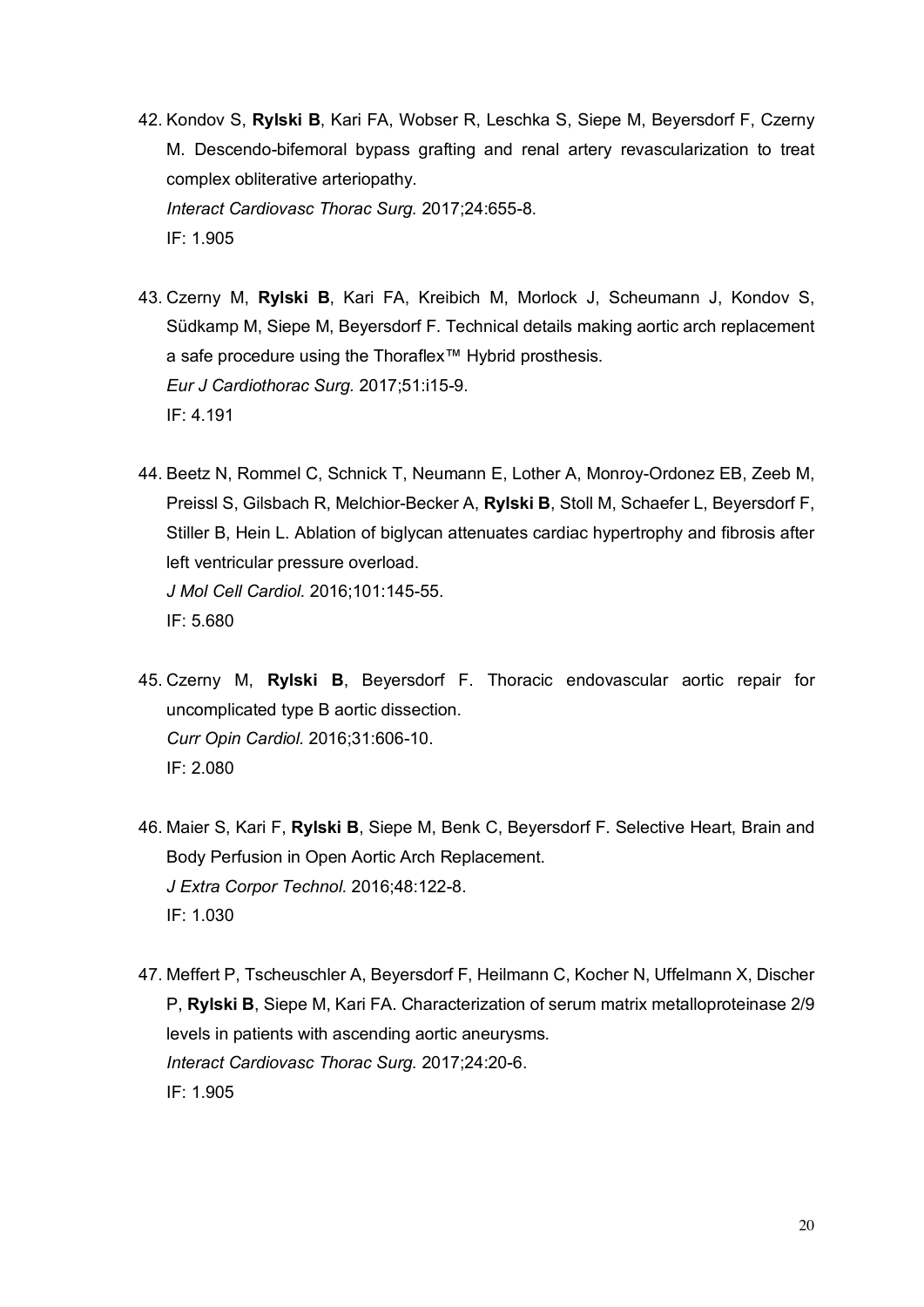- 48. Kreibich M, **Rylski B**, Morlock J, Beyersdorf F, Czerny M. Generalized Malperfusion Due to Systemic Embolization From a Large Thrombosed Pulmonary Vein Aneurysm. *Ann Thorac Surg*. 2016;102:e123-4. IF: 4.33
- 49. Urbanski PP, Luehr M, Di Bartolomeo R, Diegeler A, De Paulis R, Esposito G, Bonser RS, Etz CD, Kallenbach K, **Rylski B**, Shrestha ML, Tsagakis K, Zacher M, Zierer A. Multicentre analysis of current strategies and outcomes in open aortic arch surgery: heterogeneity is still an issue. *Eur J Cardiothorac Surg*. 2016;50:249-55. IF: 4.191
- 50. Boening A, Karck M, Conzelmann LO, Easo J, Krüger T, **Rylski B**, Weigang E. German Registry for Acute Aortic Dissection Type A: Structure, Results, and Future Perspectives. *Thorac Cardiovasc Surg.* 2017;65:77-84. IF: 1.827
- 51. Czerny M, **Rylski B**, Schuster I, Kari F, Siepe M, Beyersdorf F. Secondary organ fistulation after thoracic endovascular aortic repair. *Minim Invasive Ther Allied Technol.* 2015;24:305-10. IF: 1.78
- 52. Plonek T, **Rylski B**, Dumanski A, Siedlaczek P, Kustrzycki W. Biomechanical analysis of wrapping of the moderately dilated ascending aorta. *J Cardiothorac Surg*. 2015;10:106. IF: 1.637
- 53. Kari FA, Siepe M, **Rylski B**, Kueri S, Beyersdorf F. Aortic valve reimplantation for large root aneurysm and high-grade aortic regurgitation: incidence and implications of additional cusp and commissure repair. *Interact Cardiovasc Thorac Surg*. 2015;20:611-5. IF: 1.905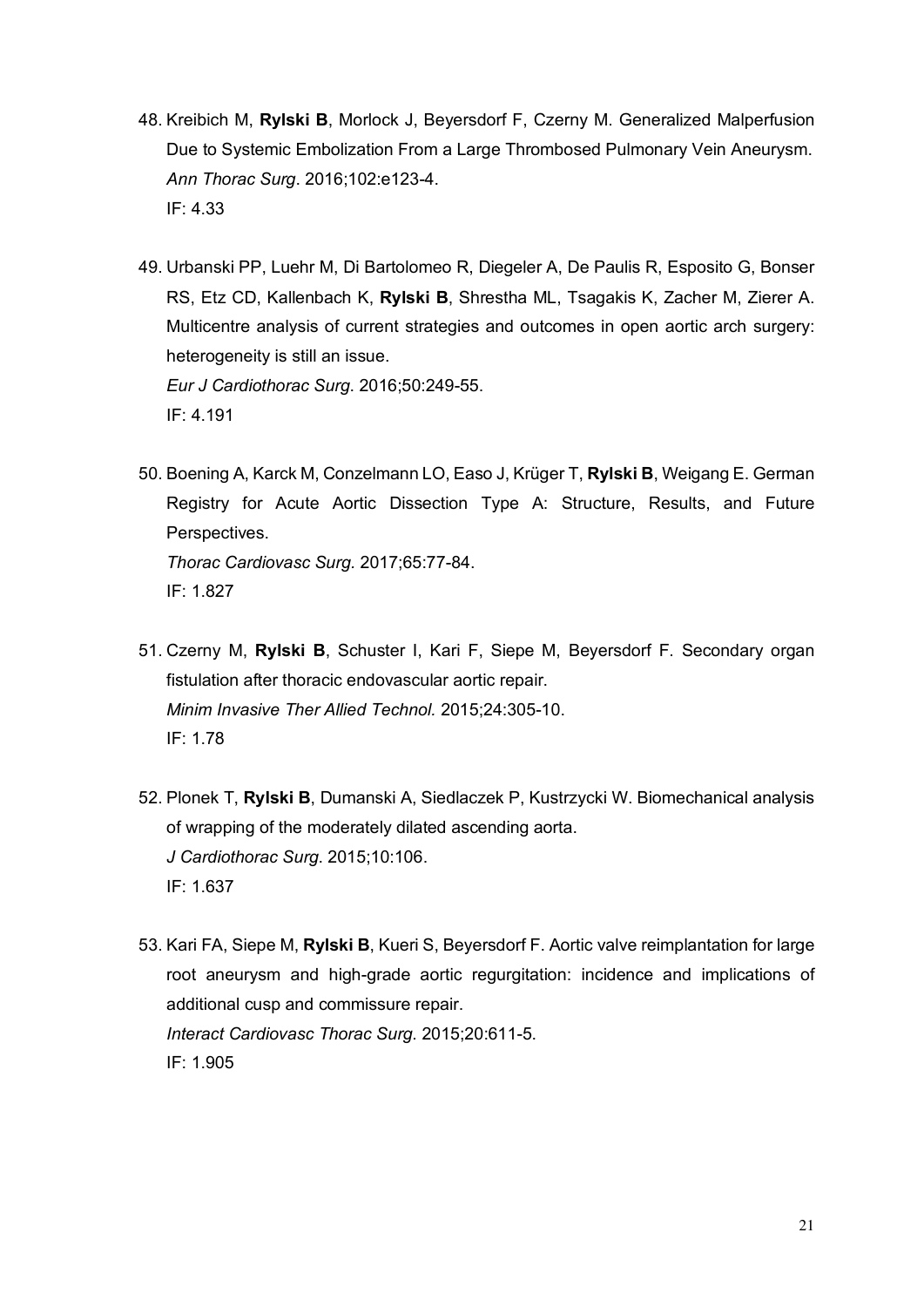- 54. Kari FA, Kocher N, Beyersdorf F, Tscheuschler A, Meffert P, **Rylski B**, Siepe M, Russe MF, Hope MD.Four-dimensional magnetic resonance imaging-derived ascending aortic flow eccentricity and flow compression are linked to aneurysm morphology. *Interact Cardiovasc Thorac Surg*. 2015;20:582-8. IF: 1.905
- 55. Heijmen R, Fattori R, Thompson M, Dai-Do D, Eggebrecht H, Degrieck I, Nienaber C, Cheshire N, Cao P, **Rylski B,** Roos H, Gasparini D, Ros Die E, Garzon G, Kam S, Deckers S, Jonkers R. Mid-term outcomes and aortic remodelling after thoracic endovascular repair for acute, subacute, and chronic aortic dissection: the VIRTUE Registry.

*Eur J Vasc Endovasc Surg* 2014;48:363-71. IF: 7.069

- 56. Kari FA, Beyersdorf F, **Rylski B,** Stephens EH, Russe M, Siepe M. David I reimplantation procedure for aortic root replacement in Marfan patients: medium-term outcome. *Interact Cardiovasc Thorac Surg* 2014; 2014;19:743-8. IF: 1.905
- 57. Kari FA, Beyersdorf F, Stephens EH, Peter P, **Rylski B**, Russe M, Blanke P, Siepe M. Results after thoracic aortic reoperations in marfan syndrome. *Ann Thorac Surg* 2014;97:1275-80. IF: 4.33
- 58. Stanger O, Schachner T, Gahl B, Oberwalder P, Englberger L, Thalmann M, Harrington D, Wiedemann D, Südkamp M, Sheppard MN, Field M, **Rylski B**, Petrou M, Carrel T, Bonatti J, Pepper J. Type A aortic dissection after nonaortic cardiac surgery. *Circulation* 2013;128:1602-11. IF: 23.054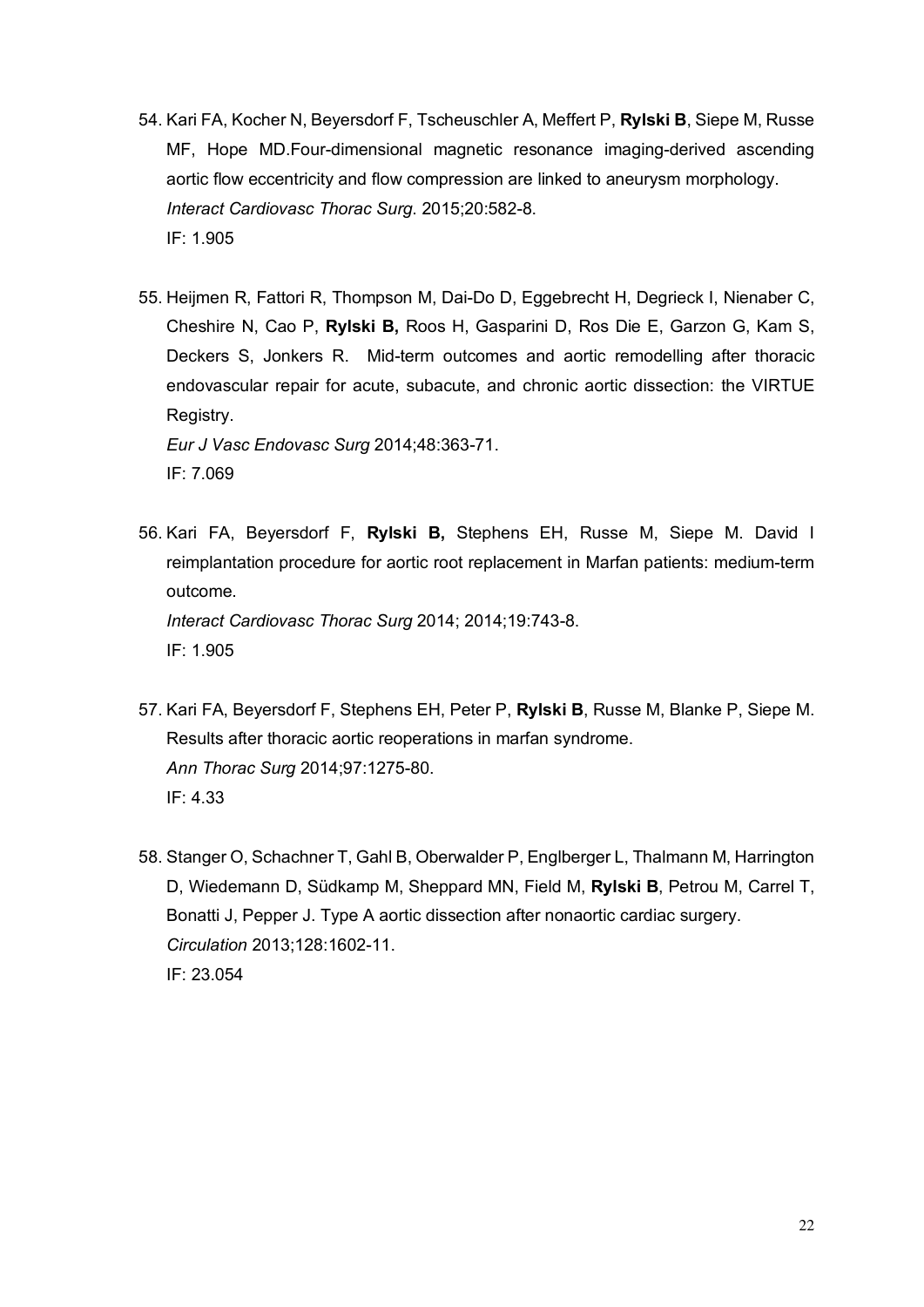59. Czerny M, Eggebrecht H, Sodeck G, Weigang E, Livi U, Verzini F, Schmidli J, Chiesa R, Melissano G, Kahlberg A, Amabile P, Harringer W, Horacek M, Erbel R, Park KH, Beyersdorf F, **Rylski B**, Blanke P, Canaud L, Khoynezhad A, Lonn L, Rousseau H, Trimarchi S, Brunkwall J, Gawenda M, Dong Z, Fu W, Schuster I, Grimm M. New insights regarding the incidence, presentation and treatment options of aortooesophageal fistulation after thoracic endovascular aortic repair: the European Registry of Endovascular Aortic Repair Complications. *Eur J Cardiothorac Surg* 2013;45:452-7.

IF: 4.191

- 60. Kari FA, Russe MF, Peter P, Blanke P, **Rylski B**, Euringer W, Beyersdorf F, Siepe M. Late complications and distal growth rates of Marfan aortas after proximal aortic repair. *Eur J Cardiothorac Surg* 2013;44:163-71. IF: 4.191
- 61. Czerny M, Eggebrecht H, Sodeck G, Verzini F, Cao P, Maritati G, Riambau V, Beyersdorf F, **Rylski B**, Funovics M, Loewe C, Schmidli J, Tozzi P, Weigang E, Kuratani T, Livi U, Esposito G, Trimarchi S, van den Berg JC, Fu W, Chiesa R, Melissano G, Bertoglio L, Lonn L, Schuster I, Grimm M. Mechanisms of symptomatic spinal cord ischemia after TEVAR: insights from the European Registry of Endovascular Aortic Repair Complications (EuREC). *J Endovasc Ther* 2012;19:37-43. IF: 3.487
- 62. Conzelmann LO, Krüger T, Hoffmann I, **Rylski B**, Easo J, Oezkur M, Kallenbach K, Dapunt O, Karck M, Weigang E; Teilnehmenden GERAADA-Zentren. [German Registry for Acute Aortic Dissection Type A (GERAADA): initial results]. *Herz* 2011;36:513-24. IF: 1.443
- 63. Blumenthal B, Poppe A, Golsong P, Blanke P, **Rylski B**, Beyersdorf F, Schlensak C, Siepe M. Functional regeneration of ischemic myocardium by transplanted cells overexpressing stromal cell-derived factor-1 (SDF-1): intramyocardial injection versus scaffold-based application.

*Eur J Cardiothorac Surg* 2011;40:e135-41. IF: 4.191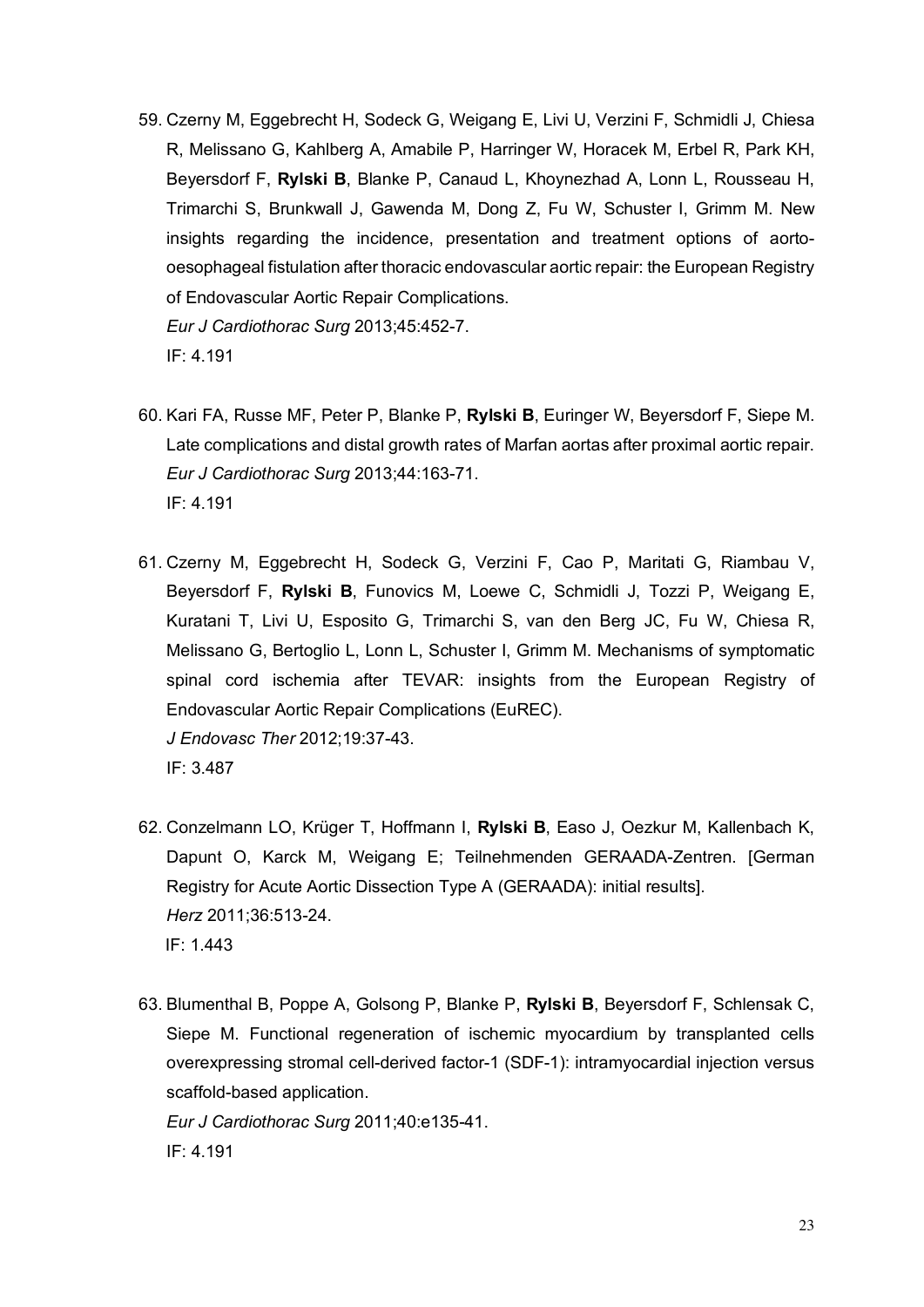64. Thompson M, Heijmen R, Fattori R, Do DD, Eggebrecht H, Degrieck I, Nienaber C, Cheshira N, Cao P, **Rylski B**, Lonn L, Gasparini D, Ros-Die E, Garzon G. The VIRTUE Registry of Type B Thoracic Dissections - Study Design and Early Results. *Eur J Vasc Endovasc Surg* 2011;41:159-66. IF: 7.069

# **4 Case reports, short clinical reports, how-do-do und editorial comments\_\_\_\_\_\_\_\_\_\_\_**

# **Kumulativer Impact Factor: 176.523**

- 1. Kreibich M, **Rylski B**, Beyersdorf F, Czerny M, Siepe M. Spontaneous dislocation of a frozen elephant trunk stent-graft into the false lumen. *Ann Thorac Surg*. 2021. doi: 10.1016/j.athoracsur.2021.08.014. IF: 4.33
- 2. Czerny M, **Rylski B**, Della Corte A, Krüger T. Decision-making to perform elective surgery for patients with proximal thoracic aortic pathology: A European perspective. *J Thorac Cardiovasc Surg*. 2021. doi: 10.1016/j.jtcvs.2021.01.141. IF: 5.209
- 3. Czerny M, **Rylski B**. Acute type A aortic dissection reconsidered: it's all about the location of the primary entry tear and the presence or absence of malperfusion. *Eur Heart J*. 2021 Oct 2. doi: 10.1093/eurheartj/ehab664. IF: 29.983
- 4. Kreibich M, Berger T, **Rylski B**. The frozen elephant trunk: a one-stage, two-stage or even three-stage treatment? *Eur J Cardiothorac Surg*. 2021;60:352-3. IF: 4.191
- 5. **Rylski B**. New insights into modelling of pre-dissection aortic diameter. *Eur J Cardiothorac Surg*. 2021;60:622. IF: 4.191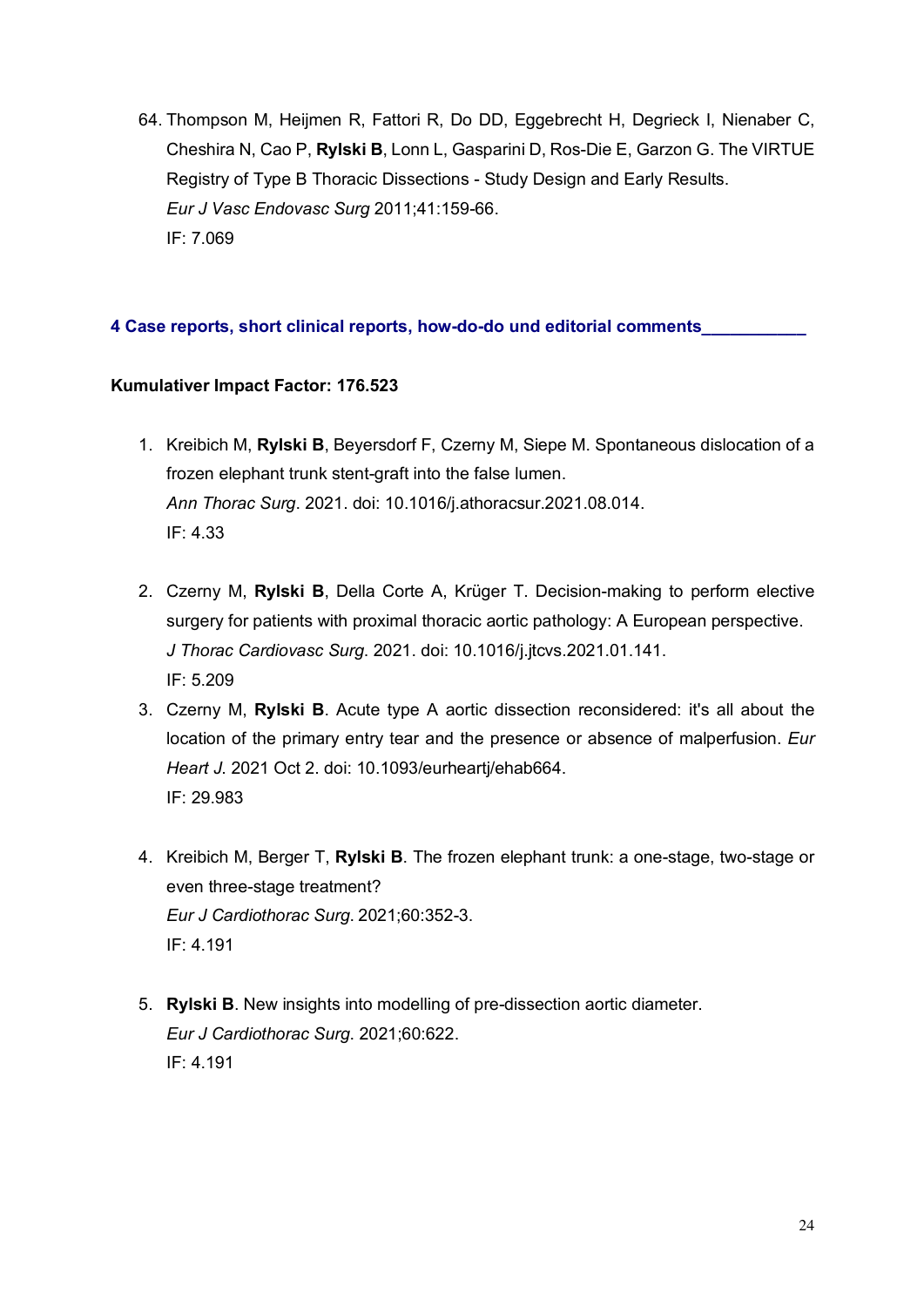6. **Rylski B**, Kallenbach K, Beyersdorf F. Reply from authors: Semantics against improving outcome of type A dissection surgery: We can win the battle, but how not to lose the war? *J Thorac Cardiovasc Surg.* 2020;160:e11-3.

IF: 5.209

- 7. **Rylski B**, Kallenbach K, Beyersdorf F. Semantics against improving outcome of type A dissection surgery: We can win the battle, but how not to lose the war? *J Thorac Cardiovasc Surg*. 2020;160:e11-3. IF: 5.209
- 8. Kreibich M, **Rylski B.** Bringing down mortality to single digits in type A aortic dissection: Japan can. *Eur J Cardiothorac Surg*. 2020;57:667-8. IF: 4.191
- 9. Berger T, **Rylski B**, Beyersdorf F, Siepe M, Czerny M. Aberrant Vertebral Artery. *Ann Thorac Surg*. 2020;109:e319. IF: 4.33
- 10. Sade RM, **Rylski B**, Swain JA, Entwistle JWC, Ceppa DP; Members of the Cardiothoracic Ethics Forum who contributed to this work. Transatlantic editorial: Institutional investigations of ethically flawed reports in cardiothoracic surgery journals. *Eur J Cardiothorac Surg*. 2020;57:617-9. IF: 4.191
- 11. Berger T, **Rylski B**, Beyersdorf F, Czerny M. Type B intramural hematoma and descending penetrating aortic ulcer. *Ann Cardiothorac Surg*. 2019;8:488-9. IF: 3.631
- 12. Berger T, **Rylski B**, Beyersdorf F, Siepe M, Czerny M. "Spades" Sign in Acute Type A Aortic Dissection. *Ann Thorac Surg*. 2019;108:e343. IF: 4.33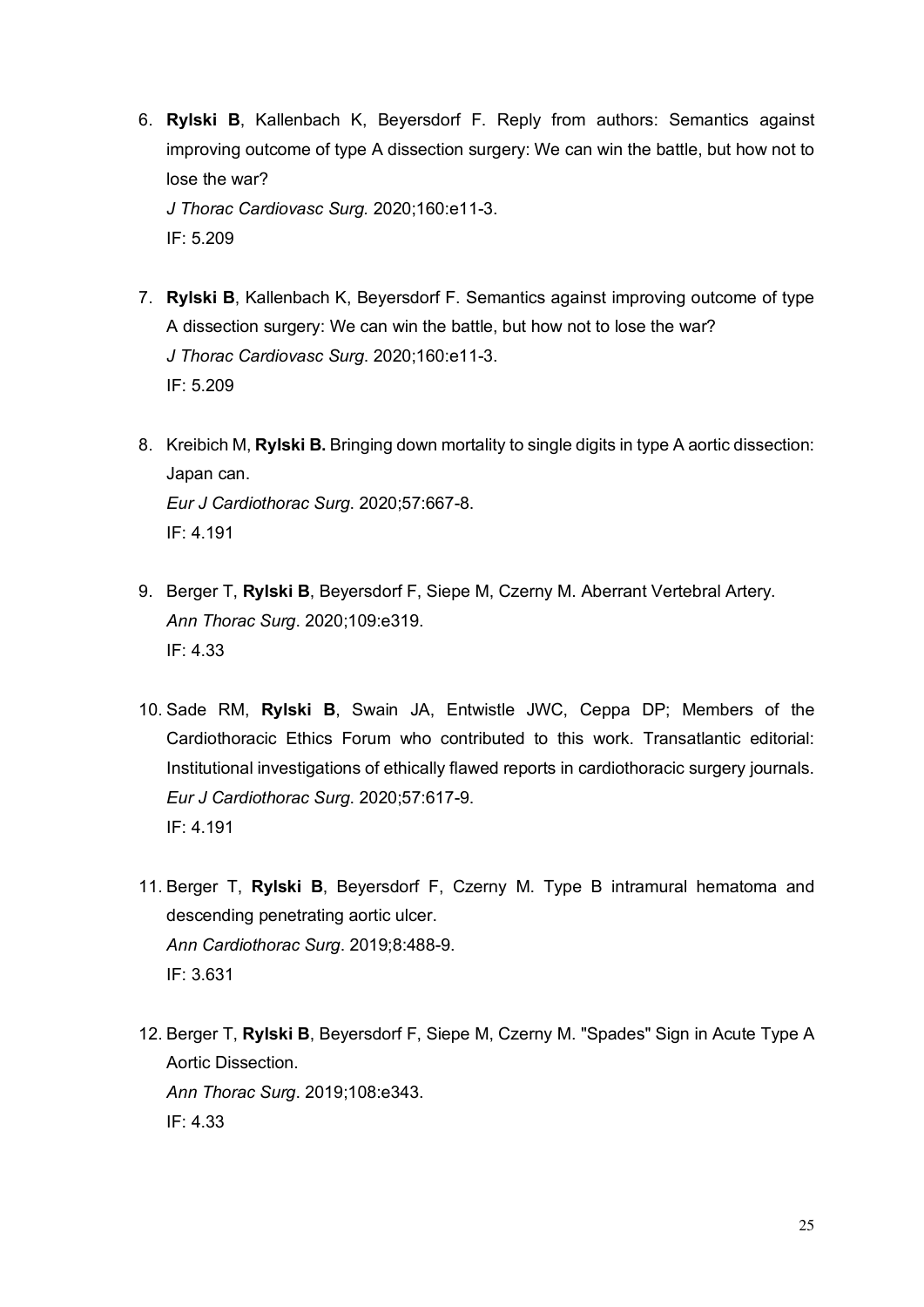- 13. Kreibich M, Beyersdorf F, **Rylski B**. Transvenous Migration of a Puncture Needle into the Pulmonary Trunk. *Dtsch Arztebl Int.* 2019;116:430. IF: 5.594
- 14. Berezowski M, Czerny M, **Rylski B**. Re: "More Attention Needed for the Distal Landing Zone in TEVAR". *Eur J Vasc Endovasc Surg*. 2019;58:304-5. IF: 7.069
- 15. **Rylski B**. Changing the stent-graft design by yourself: does it work? *Eur J Cardiothorac Surg*. 2019;56:594-5 IF: 4.191
- 16. Kreibich M, **Rylski B**. Post-sternotomy deep wound infection following aortic surgery: sometimes less may be more. *Eur J Cardiothorac Surg*. 2019;55:982-3. IF: 4.191
- 17. Pingpoh C, Diab N, **Rylski B**, Siepe M. Treatment solution: treatment of choice in a case of haemodynamic instability after endovascular repair of a complicated acute type-B aortic dissection. *Interact Cardiovasc Thorac Surg.* 2017;24:314. IF: 1.905
- 18. Pingpoh C, Diab N, **Rylski B**, Siepe M. Serious cardiac compression after ruptured thoraco-abdominal aortic aneurysm and endovascular repair. *Interact Cardiovasc Thorac Surg.* 2017;24:313-4. IF: 1.905
- 19. **Rylski B**, Schmid C, Beyersdorf F, Siepe M. A novel aortic clamp distributing equal pressure along the jaws. *J Thorac Cardiovasc Surg.* 2017;154:1524-5. IF: 5.209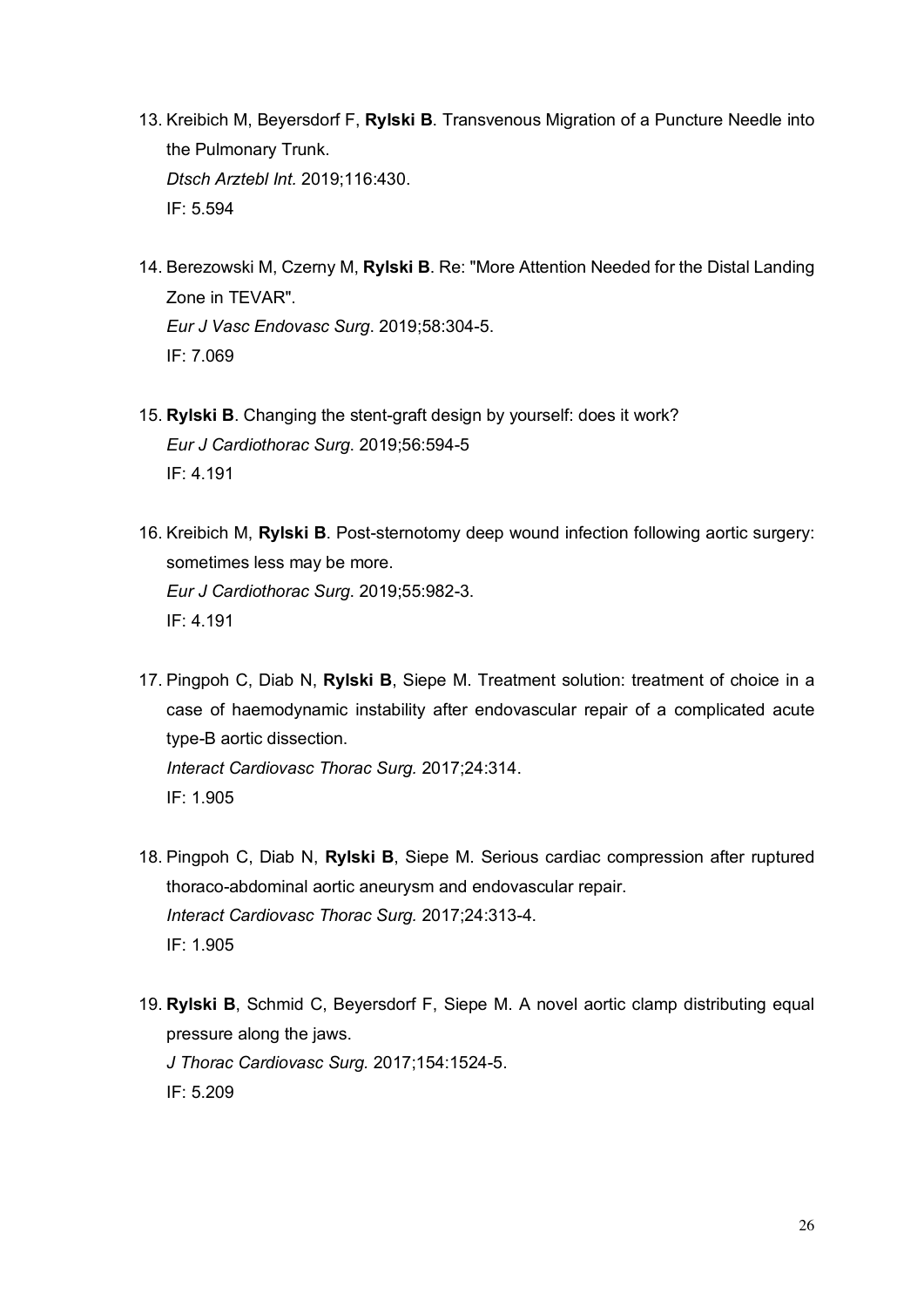- 20. **Rylski B.** To replace or not to replace: that is the question. *Eur J Cardiothorac Surg.* 2016;50:239-40. IF: 4.191
- 21. **Rylski B.** Mobile medical technology: the revolution in medicine is in your smartphone. *Eur J Cardiothorac Surg.* 2016;50:52. IF: 4.191
- 22. **Rylski B**, Beyersdorf F, Czerny M, Siepe M. Two Aortic Ruptures in Two Months-Role of Cross-Clamp-Associated Late Injury. *Ann Vasc Surg.* 2016;32:129.e17-9. IF: 1.466
- 23. **Rylski B**. How to write a perfect scientific manuscript. *Eur J Cardiothorac Surg*. 2015;48:179. IF: 4.191
- 24. **Rylski B**, Beyersdorf F, Siepe M. Reply to the editor. Fate of the preserved aortic root in acute Type A aortic dissection. *J Thorac Cardiovasc Surg.* 2014;147:1112-3. IF: 5.209
- 25. **Rylski B**, Beyersdorf F, Weigang E. Reply to Hajj-Chahine. *Eur J Cardiothorac Surg* 2014;46:509. IF: 4.191
- 26. **Rylski B**, Beyersdorf F, Siepe M. Reply to Hajj-Chahine: Fate of the preserved aortic root in acute Type A aortic dissection. *J Thorac Cardiovasc Surg.* 2014;147:1112-3. IF: 5.209
- 27. Siepe M, **Rylski B**, Kari FA, Beyersdorf F. Detection of abnormal circumflex artery from the right coronary sinus in a patient scheduled for root aneurysm repair. *Interact Cardiovasc Thorac Surg* 2014;2014;19:883-4. IF: 1.905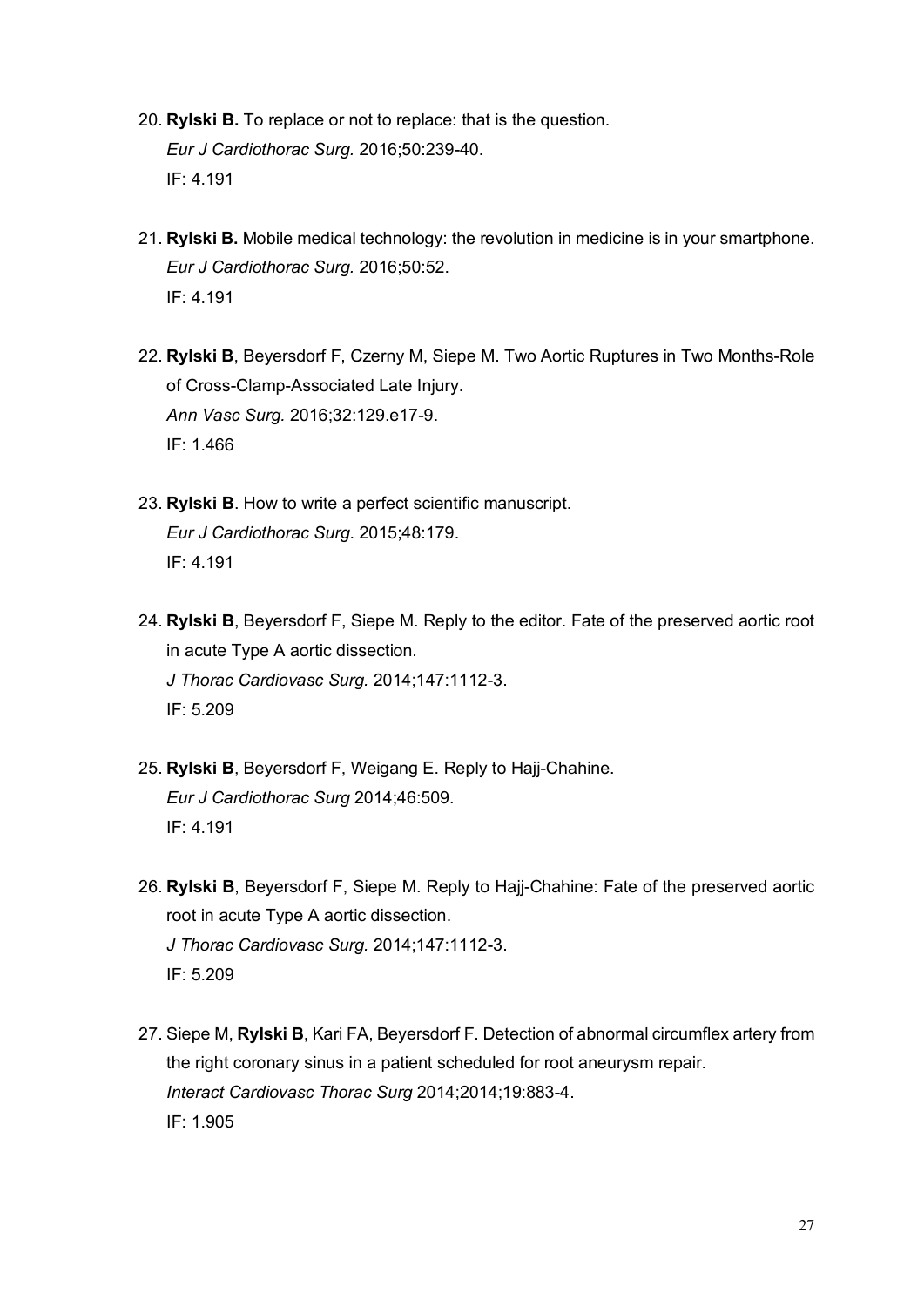- 28. Siepe M, **Rylski B**, Kari FA, Beyersdorf F. Treatment solution by Siepe et al. Treatment of choice for the detection of abnormal circumflex artery from the right coronary sinus in a patient scheduled for root aneurysm repair. *Interact Cardiovasc Thorac Surg*. 2014;19:884-5. IF: 1.905
- 29. Schöllhorn J, **Rylski B**, Beyersdorf F. Aortic Valve Annuloplasty New Single Suture Technique. *Ann Thorac Surg* 2014;97:2211-3. IF: 4.33
- 30. **Rylski B**, Siepe M, Blanke P, Kari FA, Schoellhorn J, Beyersdorf F. Modified perfusion strategy and aortic arch debranching in complicated acute aortic dissection type A: a bridge to definitive endovascular therapy. *Ann Thorac Cardiovasc Surg.* 2014;20:1038-41. IF: 1.520
- 31. **Rylski B.** Atrial ablation in high-risk cardiac surgery patients: Pipe dream or sensible strategy? *Interact Cardiovasc Thorac Surg.* 2013;16:494. IF: 1.905
- 32. Euringer W, Südkamp M, **Rylski B**, Blanke P. Endovascular Treatment of Multiple HIVrelated Aneurysms Using Multilayer Stents. *Cardiovasc Intervent Radiol* 2012;35:945-9. IF: 2.740
- 33. **Rylski B**, Siepe M Schoellhorn J, Beyersdorf F. Adventitial inversion technique with graft telescopic inversion for acute type A aortic dissection. *Ann Thorac Cardiovasc Surg.* 2012;18:278-80. IF: 1.520
- 34. **Rylski B**, Siepe M, Schoellhorn J, Beyersdorf F. Endoscopic treatment for delayed cardiac tamponade – Reply to Demaria, Poignet and to Hajj-Chahine. *Eur J Cardiothorac Surg.* 2011:39:143. IF: 4.191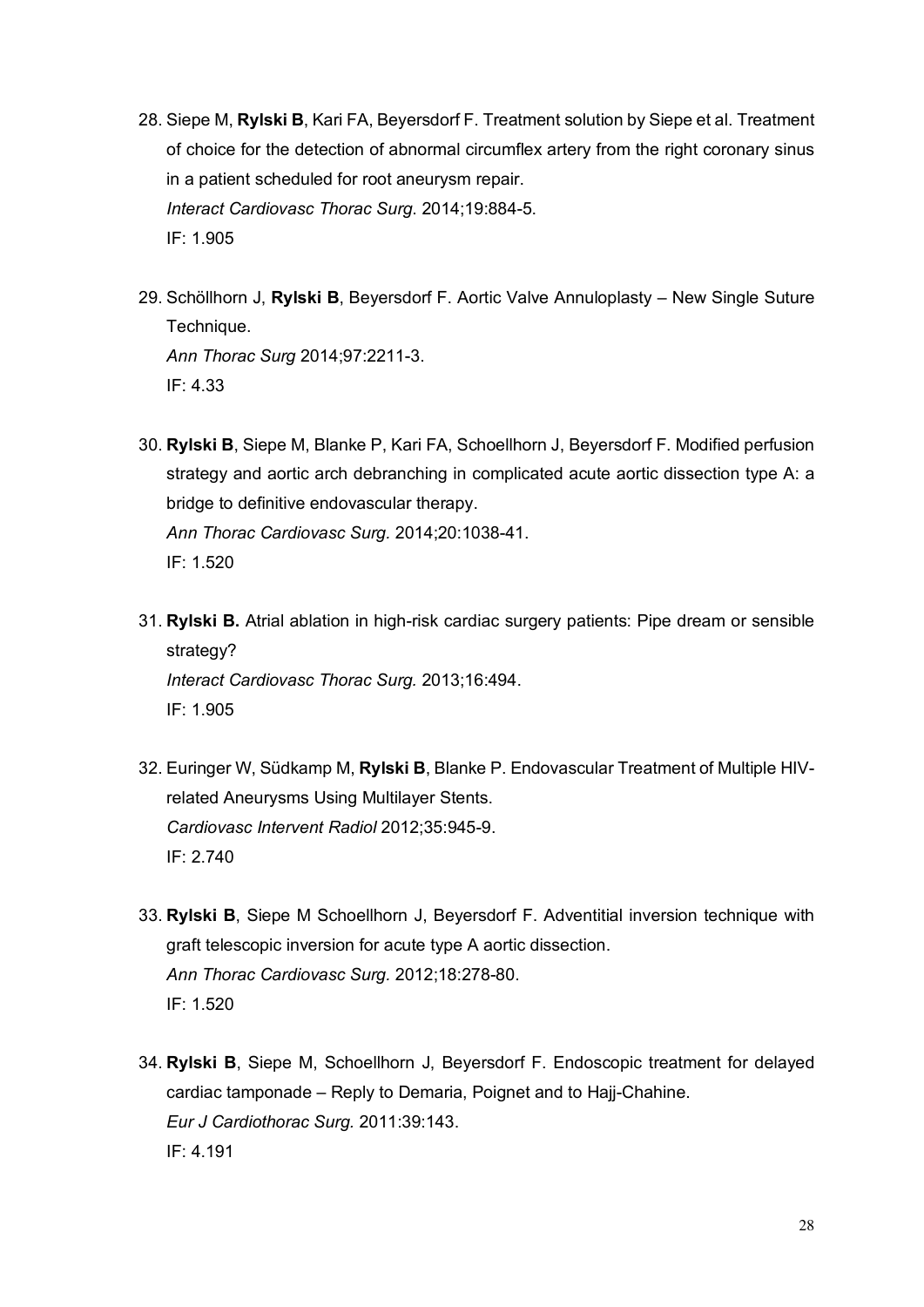- 35. **Rylski B**, Siepe M Schoellhorn J, Beyersdorf F. Reply to the editor. *J Thorac Cardiovasc Surg.* 2011;141:850 IF: 5.209
- 36. **Rylski B**, Siepe M, Schoellhorn J, Beyersdorf F. An improved technique for aortic anastomosis: graft telescopic inversion. *J Thorac Cardiovasc Surg* 2010;140:934-5. IF: 5.209
- 37. **Rylski B**, Siepe M, Schoellhorn J, Beyersdorf F. Endoscopic treatment for delayed cardiac tamponade. *Eur J Cardiothorac Surg* 2010;37:490-491. IF: 4.191

# **5 Publikationen in wissenschaftlichen Zeitschriften ohne Impact Factor \_\_\_\_\_\_\_\_\_\_\_\_**

- 1. Kreibich M, **Rylski B**, Pingpoh C, Beyersdorf F, Czerny M, Siepe M. Einfluss der bikuspiden und trikuspiden Aortenklappe bei Typ-A-Aortendissektion. *Z Herz- Thorax-Gefäßchir* 2021;35:358-63.
- 2. Kreibich M, Berger T, **Rylski B**, Czerny M. Therapie von Aortenpathologien mit Beteiligung des Aortenbogens. *Z Herz- Thorax- Gefäßchir* 2021;35:265-74.
- 3. **Rylski B.** Akute Non-A-non-B-Aortendissektion: die erste Metaanalyse. *Z Herz- Thorax- Gefäßchir* 2019;33:344-345.
- 4. Czerny M, Kreibich M, Morlock J, Kondov S, Scheumann J, Schröfel H, Kari FA, Berger T, Siepe M, Beyersdorf F, **Rylski B**. Chronic type B "residual" after type A: what I would do? *J Vis Surg*. 2018;4:14.
- 5. **Rylski B,** Schröfel H, Siepe M, Kondov S, Morlock J, Scheumann J, Kreibich M, Riesterer T, Czerny M, Beyersdorf F. Endovaskuläre Behandlung des Aortenbogenaneurysmas

*Z Herz- Thorax- Gefäßchir.* 2018;32:258-62.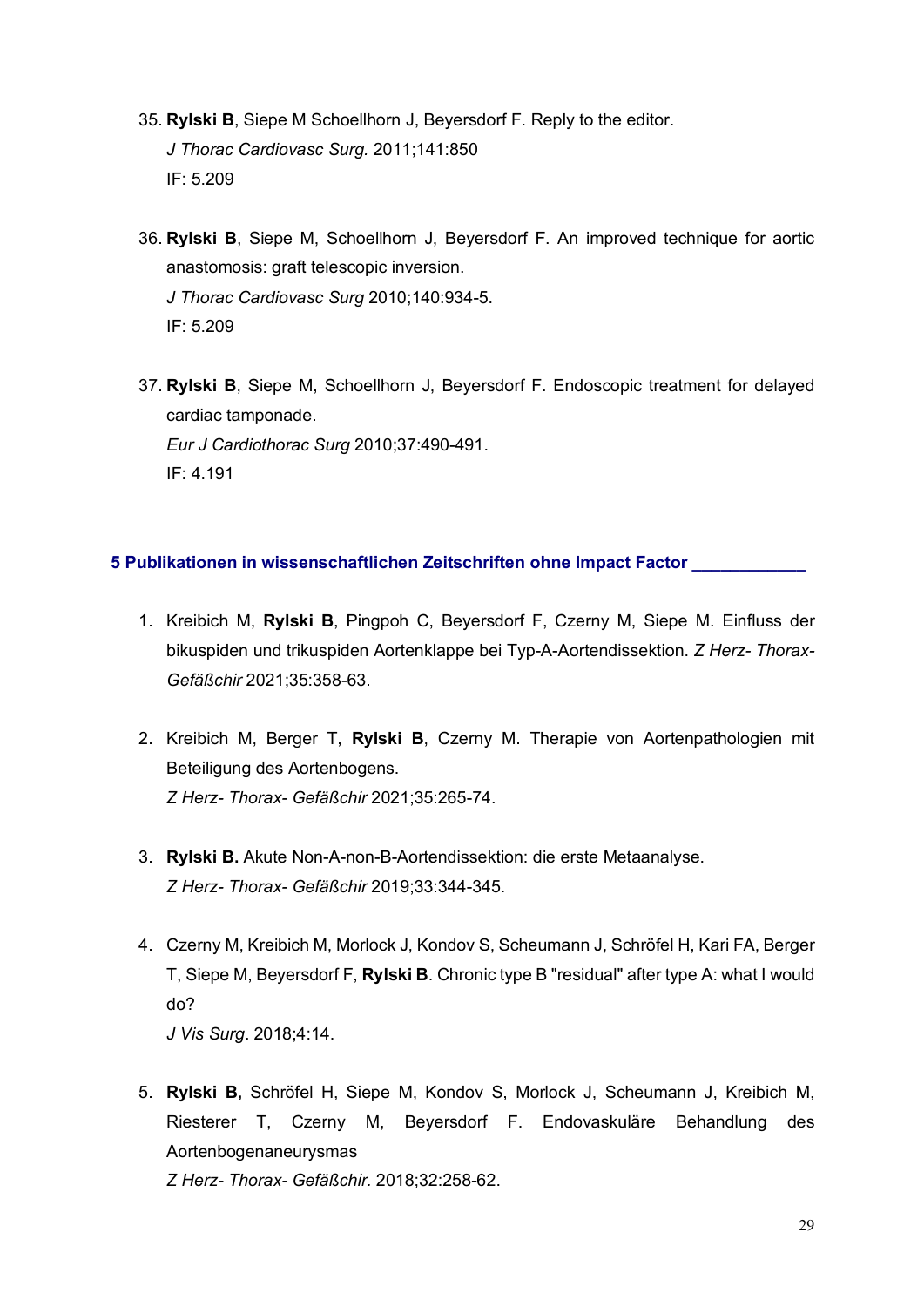- 6. **Rylski B,** Siepe M, Kari FA, Kondov S, Morlock J, Scheumann J, Beyersdorf F, Czerny M. Leitlinien Aortenerkrankungen der European Society of Cardiology. *Z Herz- Thorax- Gefäßchir.* 2018:32:127-32.
- 7. **Rylski B,** Siepe M, Pérez M, Kondov S, Kreibich M, Beyersdorf F, Czerny M. Akute Non-A-non-B-Aortendissektion. *Z Herz- Thorax- Gefäßchir.* 2018:32,339–42.
- 8. **Rylski B,** Czerny M, Kari FA, Kondov S, Kreibich M, Morlock J, Scheumann J, Schröfel H, Siepe M, Südkamp M, Beyersdorf M. Endovaskuläre Aortentherapie. *Z Herz- Thorax- Gefäßchir.* 2018;32:7-13
- 9. **Rylski B,** Czerny M, Siepe M, Schröfel H, Süßlin C, Beyersdorf F. Operieren mithilfe einer App. *Z Herz- Thorax- Gefäßchir.* 2017;31:143-146.
- 10. **Rylski B**, Siepe M, Beyersdorf F, Czerny M. Non-A/Non-B-Aortendissektion. *UHZ Aktuell* 2017;18:4-5.
- 11. **Rylski B,** Schröfel H, Beyersdorf F, Siepe M, Kreibich M, Scheumann J, Kondov S, Morlock J, Czerny M. Endovaskulärer Aortenklappen- und Aszendensersatz. *Z Herz- Thorax- Gefäßchir* 2016;30:339-42.
- 12. **Rylski B**. Endovascular approach to complex aortic arch pathologies: state of the art. *Kardiochir Torakochirurgia Pol.* 2016;13:1-2.
- 13. **Rylski B**, Süßlin C, Beyersdorf F. Die neue App aus dem UHZ das Handbuch über aortale Interventionen *UHZ Aktuell* 2016;16:4-5.
- 14. Czerny M, **Rylski B**, Siepe M, Beyersdorf F. Innovative Therapiekonzepte zur Behandlung von Aneurysmen des Aortenbogens. *UHZ Aktuell* 2016;13:4-5.
- 15. Czerny M, **Rylski B,** Kari F, Kreibich M, Morlock J, Scheumann J, Kondov S, Südkamp M, Siepe M, Beyersdorf F. Transposition der Kopf- und Halsgefäße. *Z Herz- Thorax- Gefäßchir* 2016;30:290-8.